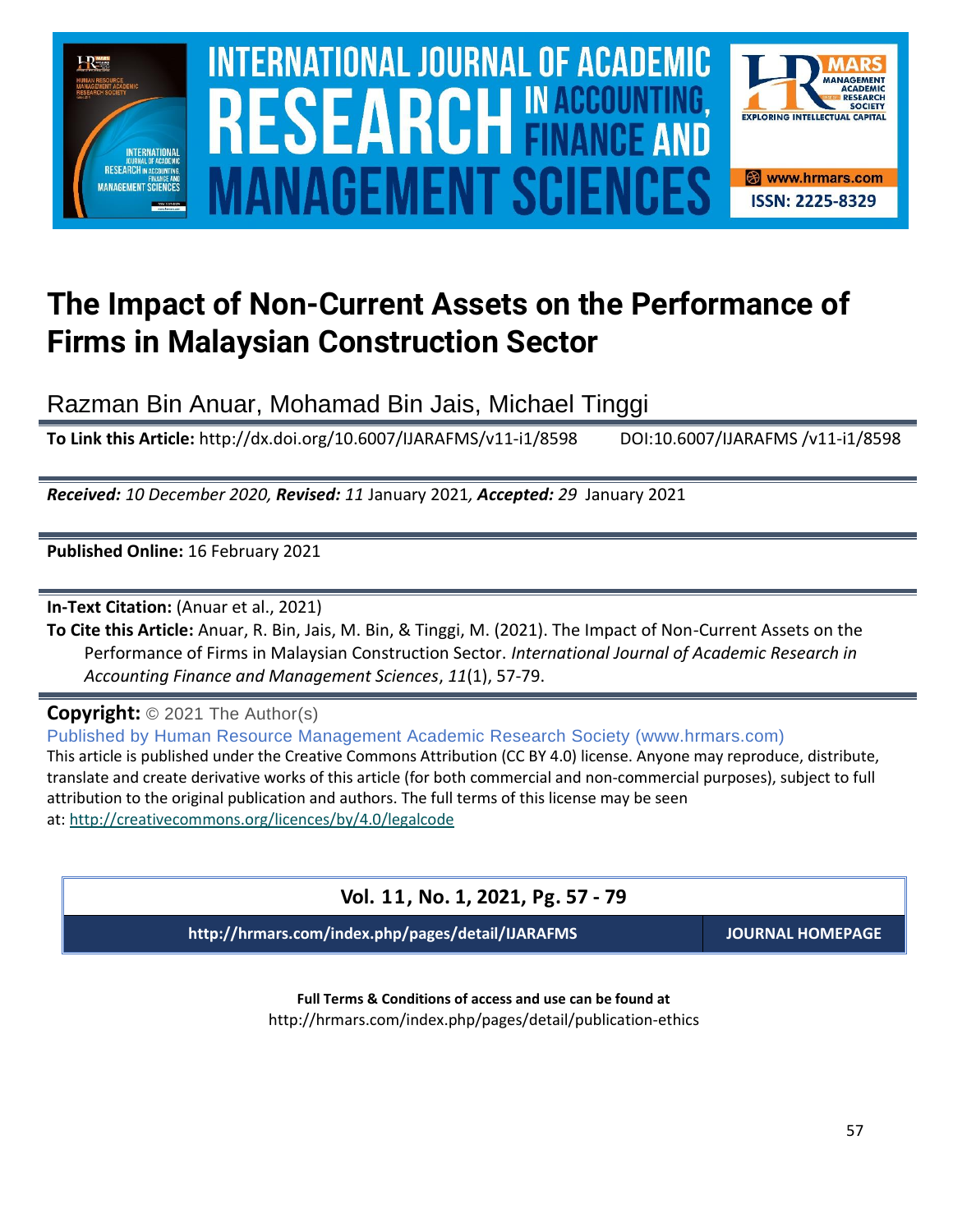

# **INTERNATIONAL JOURNAL OF ACADEMIC** SOURCE NEWSLET AND RELEASE OF THE SCIENCE OF THE SCIENCE OF THE SCIENCE OF THE SCIENCE OF THE SCIENCE OF THE SCIENCE **Vol. 1 1 , No. 1, 2021, E-ISSN: 2225-8329 © 2021 HRMARS ANAGEMENT SCIEI**



# **The Impact of Non-Current Assets on the Performance of Firms in Malaysian Construction Sector**

Razman Bin Anuar, Mohamad Bin Jais, Michael Tinggi Faculty of Economics and Business, Universiti Malaysia Sarawak, Kota Samarahan, Sarawak. Email: razzoes@gmail.com

# **Abstract**

The aim of this study is to investigate on the relationship between non-current assets (NCA) for construction firms listed in Bursa Malaysia with firms' performance. The efficiency of the firms' NCA is measured by fixed assets turnover, asset tangibility, and total assets turnover mated with return on assets (ROA) and return on equity (ROE), both proxies for firms' performance. The data collected and analysed in this research focused on the construction sector listed firms under Bursa Malaysia covering the period of 2011 to 2017. The methods employed in this research include descriptive analysis, correlation analysis, and fixed effects model to examine the research objectives. The quality of the data is tested by applying normality, multicollinearity, heteroscedasticity, and auto-correlation tests. The results of this study reveal that the fixed asset turnover (FATO) in the construction sector has a significant positive impact on both ROA and ROE. On the other hand, the total assets turnover (TATO) has a significant positive impact only on ROE while asset tangibility (ASTA) has no impact at all on both ROA and ROE. These findings are useful for governments, policymakers, and other stakeholders to develop effective policies, rules, or regulations in promoting economic productivity, growth, and best financing decision.

**Keywords:** Construction, Fixed Assets Turnover, Asset Tangibility, Total Assets Turnover, Firms Performance

# **Introduction**

There is a wealth of literature by scholars and practitioners on the challenges facing the construction industry internationally. The increased rate of failure and poor performance of contractors in the sector are triggered by the minimal investment in NCA, i.e. the collateral used in settling financing obligation during crisis (Cannon & Hillebrandt, 1989; Chiang et al., 2002). Ofori (2000) mentioned that the underinvestment of NCA by contractors was due to the effect of globalisation and advancements in technology in the changing economic environment. For the Malaysian construction industry (MCI), gaps have always been highlighted in various literature reviews in the local or and international journals, conferences, and conventions. Based on the local study it could be summed up that MCI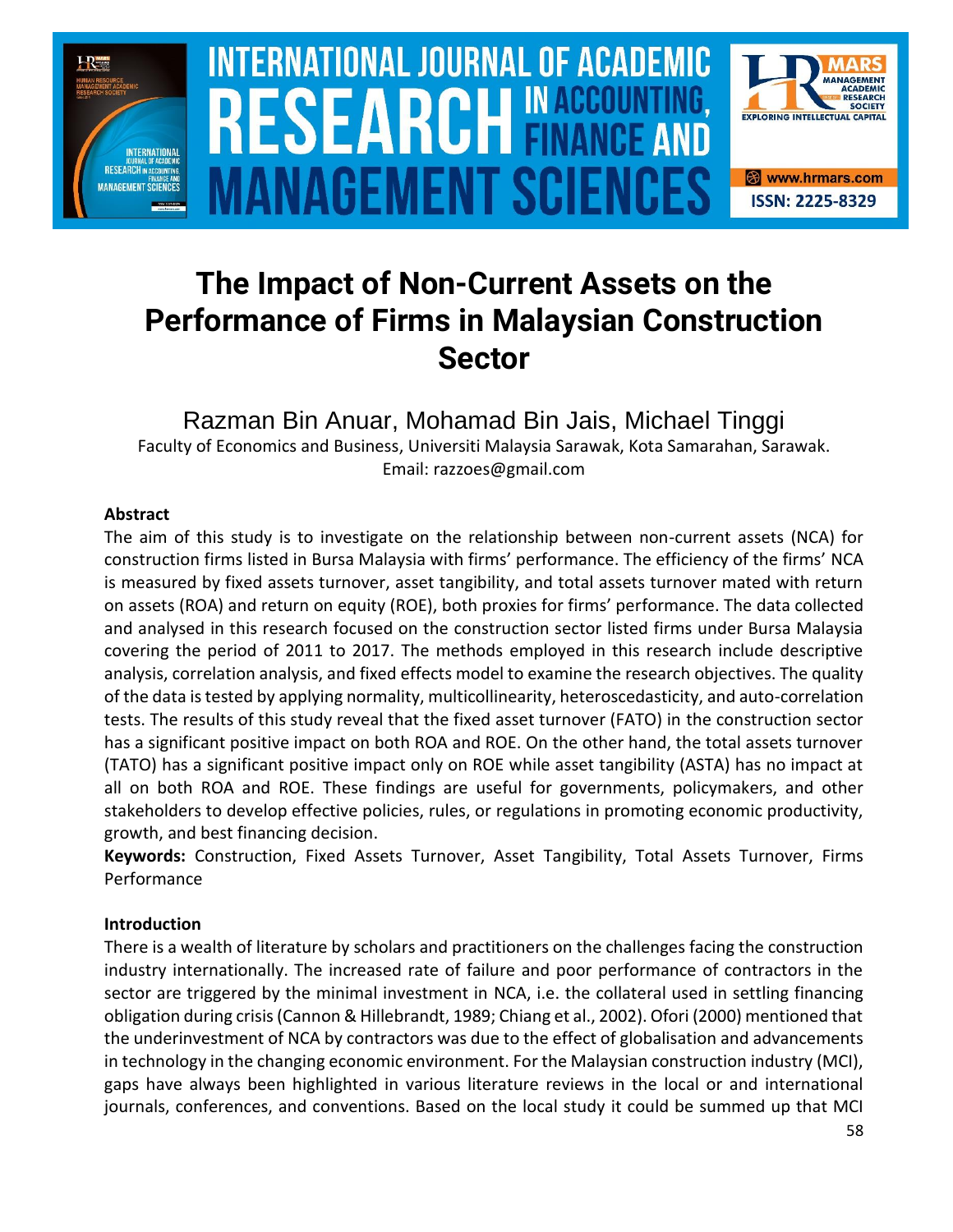**Vol. 1 1 , No. 1, 2021, E-ISSN: 2225-8329 © 2021 HRMARS**

was full of delays in the approval of projects, incomplete projects, cost overruns, late payment to contractors, poor quality of work resulting in the negative reputation of the firms in the industry, lack of training and sluggish implementation of technology. Endut et al. (2009); Rahman et al. (2013) concluded that Malaysian construction firms faced huge cost overruns in projects due to the ineffective management, including poor material control, poor site management and poor cash management which have caused a bad image to the industry. The Construction Industry Development Board (CIDB) Master Plan for Occupational Safety and Health (CIDB Master Plan OSHA, 2004) highlighted significant issues related to quality, productivity, image, economic instability, delays, labour shortages, insufficient data and poor knowledge. Low productivity in the industry is attributed by the low technology used, poor project and site management, employment of unskilled labour, high input and length projections, manpower shortages, high construction waste, inadequate maintenance, non-conducive and disaster-prone conditions. This had dented the image of the industry due to high number of accidents at site, the absence of job security, poor management, and high risks jobs with low wages and poor opportunity in job progress. Another weak point of the industry is the lack of organised and structured training and skills training in the field. Unlike other sectors, construction has seen little or no change in efficiency over the last eight decades. Ameh et al. (2010); Frimpong et al. (2003); Shehu et al. (2014) pointed out that the poor skills in communicating with relevant parties, technical know-how especially on the site has not improved as contractors are still using the methods used in the earlier construction era, as contractors based on their experiences rather than learning formally. This confrontational condition creates a massive imbalance between those planning, designing (the architectural and engineering), taking off amounts and preparing paperwork (the consultants), and those organizing, implementing, and executing building improvement projects (the contractors). Ameh et al. (2010); Shehu et al. (2013) discovered that the entire construction industry is notoriously slow to adopt the emergence of new technologies. Throughout the years, numerous surveys and studies have shown that business owners tend to underinvest in technology, despite their acknowledgment of the advantages of technology advancement to run their business and handle construction projects. Construction firms fail to tap the technology benefits, causing firms fail to gain the competitive advantage over local and international competitors. Considering the above weaknesses and significant gaps in the construction industry of Malaysia, this study intends to bridge the conflict of findings in the assets structures of construction firms through investigating mainly on the impact of NCA that affects firms' performance. The general objective of this study is to examine the impact of firm's NCA on firms' performance of the construction sector in Malaysia. The measures for the NCA in this study are FATO, ASTA and TATO. Therefore, this study seeks for the answers that are aimed to be justified through this research questions which includes:

- 1. Does the fixed asset turnover give a significant effect on ROA and ROE?
- 2. Is there any significant influence of asset tangibility on ROA and ROE?
- 3. How does the total asset turnover affect ROA and ROE?

Subsequently, the following specific objectives have been established to answer the research questions and achieved the aim of this study:

- 1. To investigate the effect of fixed asset turnover on the performance of firms.
- 2. To examine the relationship between asset tangibility the performance of firms.
- 3. To assess the impacts of total asset turnover on the performance of firms.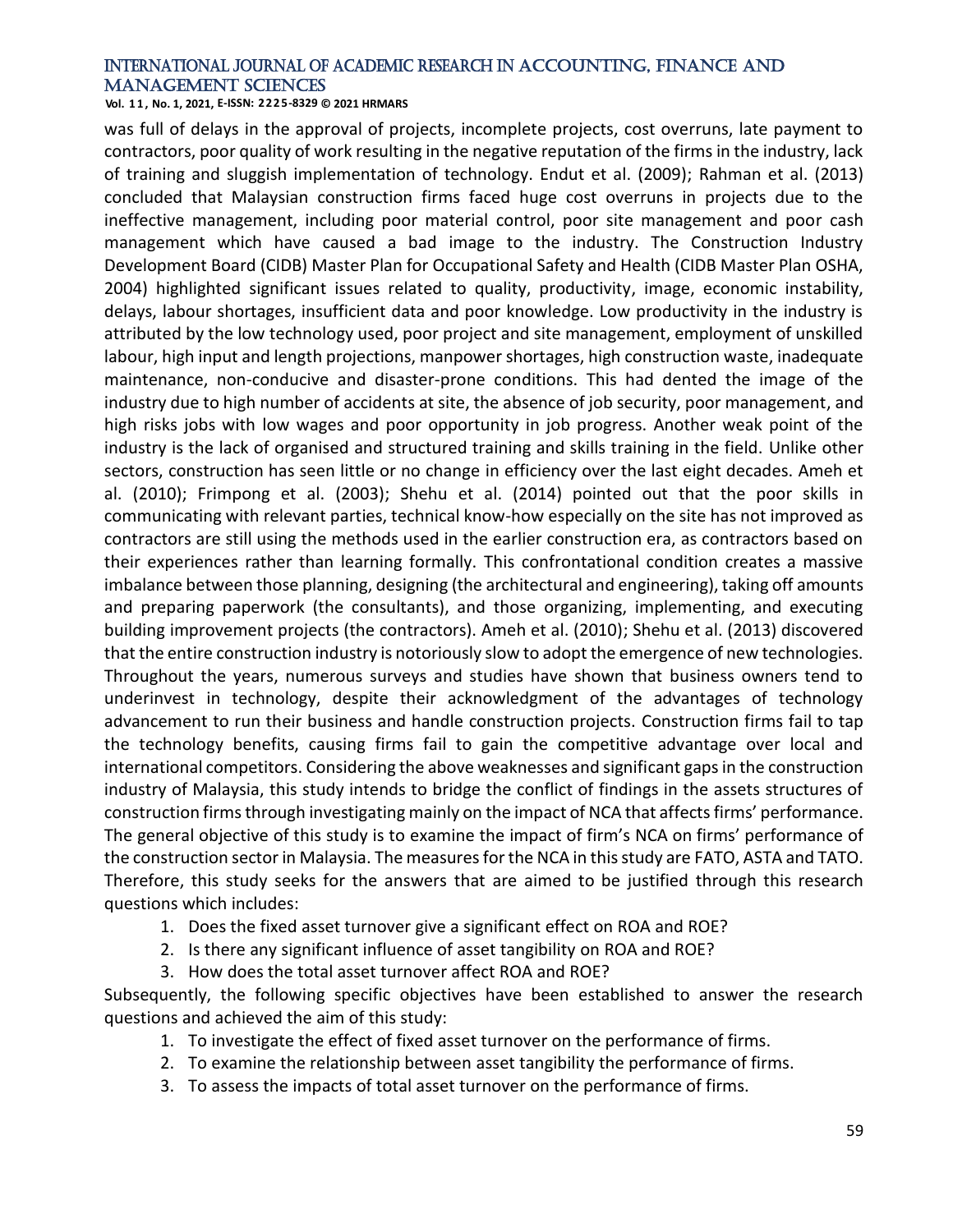**Vol. 1 1 , No. 1, 2021, E-ISSN: 2225-8329 © 2021 HRMARS**

This study makes a significant contribution to governments, policymakers, and other stakeholders develop effective policy, rules, or regulations to promote economic productivity, growth, and stable finance. It makes sure that the interest of shareholders and stakeholders are in the same line and treated fairly and also facilitate the company to involve in long- term investment. Further, regulatory bodies such as the Department of Occupational Safety and Health (DOSH), a department under the Ministry of Human Resources can use these findings to enhance the framework for ensuring the safety, health, and welfare of people at work as well as protecting other people from the safety and health hazards arising from the activities in the construction sector. Findings from this study would offer critical input for interested parties by providing better insight for making business decisions. Through this study, the management will be able to strategize and optimize the utilisation of their NCA on achieving the desired profitability, growth, planning, and formation of business strategies, as well as addressing the liquidity challenges and ultimately to avoid firms from possible insolvency. As for academicians, this study would provide in-depth information by providing important materials and sources for future study in the related area. Therefore, this study adds a novelty where many other researchers have not been able to explore.

#### **Literature review**

# **Asset Management Efficiency and Firms' Performance**

Assets have significant function to determine the profitability of a firm and is the crucial elements to determine the profit ratio (Smith, 1980). The Malaysian Financial Reporting Standards (MFRS) 116 states that assets are the probable future economic benefits obtained or controlled by a particular entity as a result of past transaction or events. There are various kind of reasons why the study of assets is considered to be the most important exercise to a firm. In principle, there are two types of assets in the commercial firms which is current asset and non-current assets. The current assets are short-term assets. These resources are expected to be used to benefit a company within a year (twelve months' period) or the current accounting period. Common examples of current asset are cash, inventory, account receivables and prepaid expenses. Undeniable, these assets are the life blood of every firm (Flanagan, 2005). However, for the purpose of this research study, the focus is on NCA. Therefore, current assets will not be described in detail. Lzryadnova (2013) stated that the investments in NCA at large and medium-sized firms in Oman exceeds 90 percent for the investments amount proves that the acquisition of NCA involves high capital outlay. Iqbal and Mati (2012) stated that efficient organization of NCA is the core segment of the entire firm and initiate the value of shareholders.

# **Fixed Assets Turnover Ratio (FATO)**

FATO is an effective method used by financial statement users to gauge the firm's ability in utilising its NCA to generate revenue. Basically, higher FATO indicates better utilisation of NCA that that enables the firm to achieve its goals, i.e. high revenue and high profitability (Balatbat et al., 2010; Brigham, 1995; Chowdhury & Chowdhury, 2010; Fraser & Ormiston, 2004; Ramamonjiarivelo, 2016; Sunjoko & Arilyn, 2016). The effective use of NCA of firms are formed on the basis of the ratio of an integrated indicator of the efficiency of the use of the company's fixed production assets through the standardization of single efficiency indicator, i.e. FATO (Gajfullina et al., 2017). Al-Ani (2013) and Warrad and Rania (2015) studied on the impact of assets turnover and FATO against ROA for Jordanian and Sultanate of Oman firms and discovered that a significant relationship between assets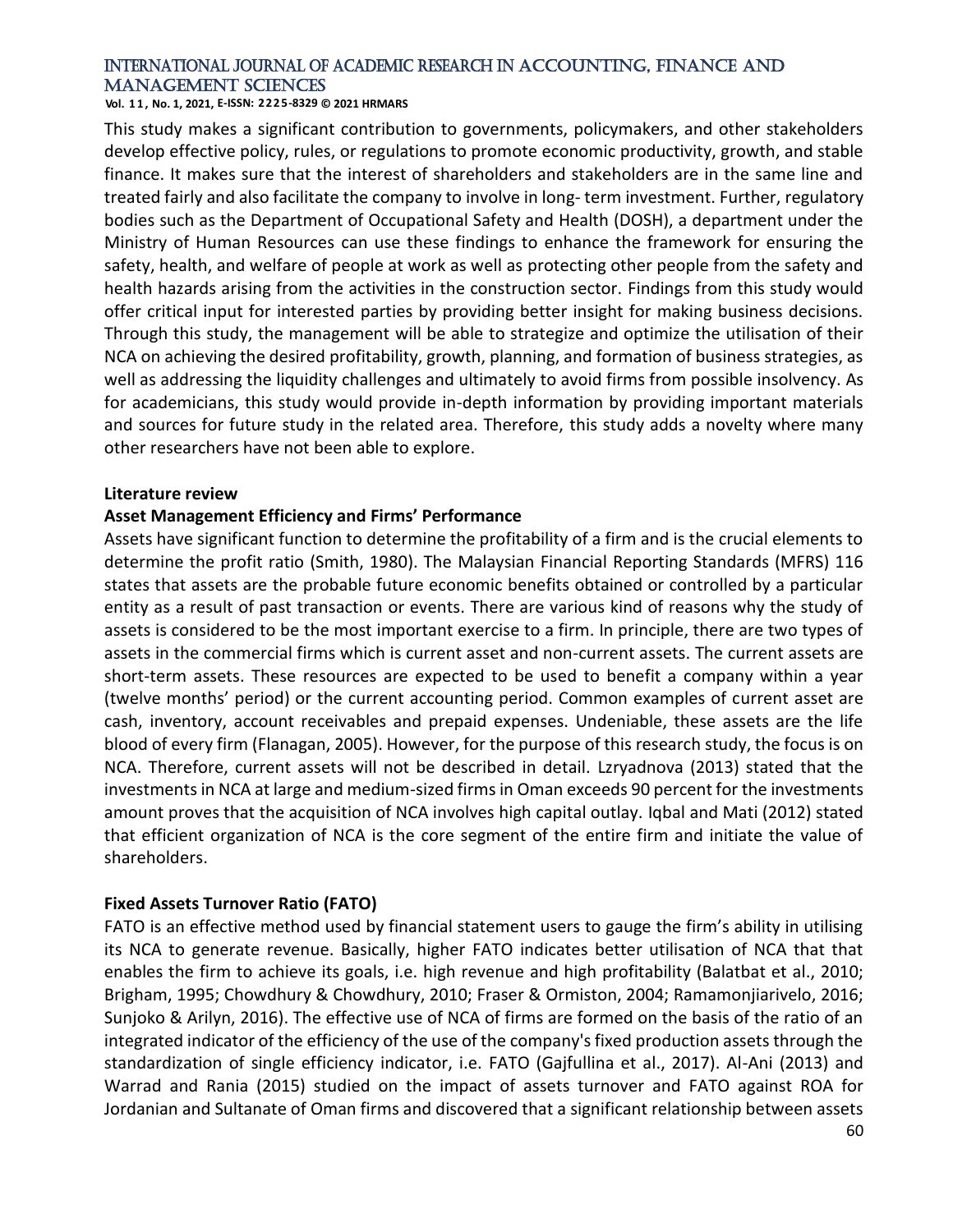**Vol. 1 1 , No. 1, 2021, E-ISSN: 2225-8329 © 2021 HRMARS**

turnover and FATO against ROA existed. They concluded that the assets activity ratios explain the changes in the ROA and the ratios have significant impact for the country's industrial sector's performance. Iqbal and Mati (2012) concluded that FATO has a positive relationship against ROA. Sunjoko and Arilyn (2016) added that TATO however does not affect firms' profitability. Contrarily, Harianto (2017), discovered that FATO has a negative but insignificant influence over ROA for the information technology product companies in Indonesia. Iqbal and Mati (2012) established that FATO has a positive relationship against ROE. Al-Ani (2013) ascertained the existence of impact between assets turnover and FATO on ROE for the study conducted in the Sultanate of Oman manufacturing firms. Popa and Ciobanuwe (2014) verified the influence of FATO, turnover, price earnings ratio, duration of current assets by turnover and leverage over ROE for SME's in Romania. Harianto (2017), discovered that FATO has a positive and significant influence over ROE for the information technology product companies in Indonesia. It has been concluded the coefficient of fixed asset turns tends positive towards gross profit margin in most of the non-financial companies as compared to other profitability ratios like ROA and ROE. Therefore, the first hypothesis is developed as;

# **H1: There is a positive significant relationship between FATO and firms' performance.**

#### **Asset Tangibility (ASTA)**

There are many reasons why the ASTA is considered important in this research study. First, excessive tangible assets were negatively related to profitability because of the expensive maintenance inherent with these assets. This assumption is based on the prior research studies reported that investment in tangible assets may have an important effect on the firm's profitability and may have a negative correlation. This means that the high proportion of NCA lessen the financial performance (Onaolapo & Kajola, 2010; Zeitun & Tian, 2007). High levels of tangible assets reduced profitability due to less sales variation, low in research and development exercise and bring down the investment opportunities in the long run (Kebewar, 2013), thus concluding to a negative relationship between tangibility and firm's profitability. Mehmet and Mehmet (2018) examined the influence of financial characteristics on the profitability of energy firms listed on Borsa Istanbul Stock Exchange. Quarterly (2008:Q1-2015:Q4) panel data of 10 quoted energy firms was employed for the study. The multiple regression analysis of the study showed that the tangibility of the ratio of tangible assets to total assets had a substantial negative impact on the profitability of the firms as calculated by ROA. Unlike the above scholars, the coefficient of tangible asset tends to be positive in most of the non-financial companies when gross profit margin (GPM) is used as a proxy of performance instead of profitability ratios like ROE and ROA (Iqbal & Mati, 2012). This is unlike the findings by Pouraghajan and Malekian (2012) where asset turnover and tangible asset structure are statistically and positively correlated with ROE and ROA for the period 1998 to 2012. Odusanya et al. (2018) analysed the determinants of financial performance of 114 companies listed on the Nigerian Stock Exchange and found that assets tangibility had an insignificant impact on the profitability of the businesses through the Generalized Moment Method (GMM) methodology of data analysis. Adversely, some other researchers discovered that the investments in tangibles assets do not strongly and significantly impact on the level of reported profit (Okwo et al., 2012). On an extreme note, Masood, et al. (2017) opined that in the existing business landscape, tangible assets like land and labour are said to be no longer significant as a determinant for business performance. Instead, only organizational asset and reputational asset i.e. intangible assets are relevant and significant. Based on the above literature,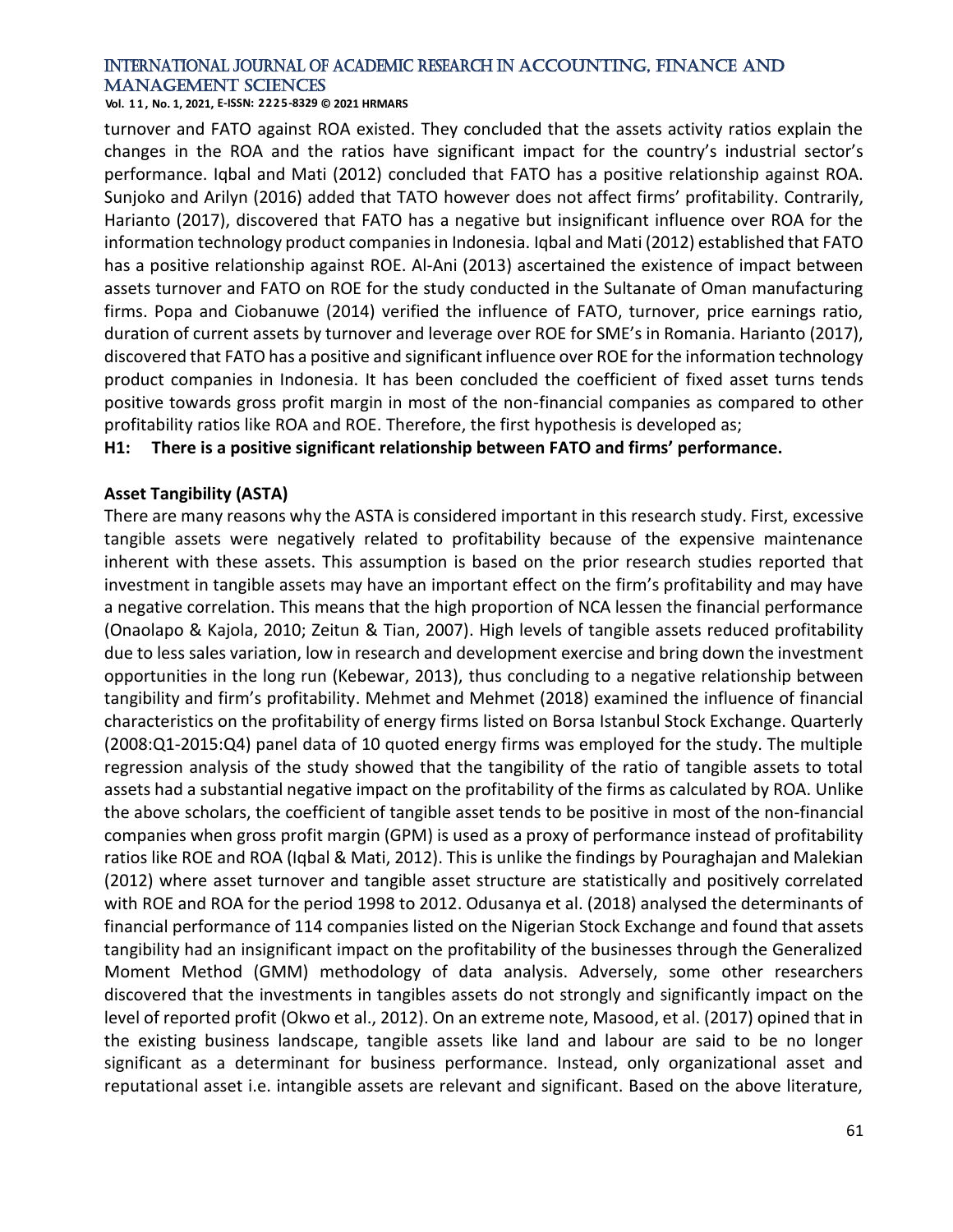**Vol. 1 1 , No. 1, 2021, E-ISSN: 2225-8329 © 2021 HRMARS**

this research study anticipate that ASTA would have an important effect and the second hypothesis is constructed as**;**

# **H2: There is a positive significant relationship between ASTA and firms' performance.**

# **Total Asset Turnover Ratio (TATO)**

Total Asset Turnover Ratio (TATO) is a ratio often used in gauging the assets turnover of a firm, in terms of the return per ringgit invested in securing the assets (Irman et al., 2020; Padachi, 2006). In other words, TATO enables the user of financial statements to measure the assets ability in generating revenue (Babalat et al., 2010). Higher TATO is desired by firm as it marks the proper asset management, optimisation on the asset potential benefits whilst scoring high TATO and ROA (Irman et al., 2020). Interestingly, Jumahana (2017) and Rahmah et al. (2016) stated that TATO has a significant negative effect on ROA. However, this statement contradicts with the results obtained by Irman et al. (2020) and Putry and Erawati (2013) i.e. TATO has a significant positive effect on ROA. Al-Ani (2013) reported that TATO and ROA have a significant and positive relationship for the research done in the Sultanate of Oman. TATO has a significant positive effect on ROA, which means that the higher the TATO, the higher return on assets and vice versa (Irman et al., 2020). Babalat et al. (2010), discovered that the Australian's construction firms have a below average TATO as compared to other international construction and engineering firms. Thus, from the above discussion, the final hypothesis is developed as;

# *H3: There is a positive significant relationship between TATO and firms' performance.*

# **Theoretical Models**

There are four types of theoretical assumptions related to this research study such as agency theory, stewardship theory, stakeholder's theory and pecking-order theory.

# *Agency theory*

Blair (1995) mentioned that this theory upholds the maximising of profits which leads to the increase of shareholders' wealth. Thus, Pavlik et al. (1993) advocates that the assessment and rewards must rely more than one performance measurement as well as taking into consideration other measures responsive to the results.

# *Stewardship theory*

Davis et al. (1997), Nguyen (2020) and Zahra et al. (2008) mentioned that this concept emphases in the achieving goals and dominating the business activities, focusing on the owner and agent relationship, thus it differs them the agency theory. This theory presumes that agent (executive) fancies to serve the organisation goals rather than satisfying personal economic desires, and accomplishing the mission and vision the organisation. Davis et al. (1997) added that the stewardship actions are boosted by the presence of authoritarian type of leaders, and performed better when compared to an agency-based leadership underlining the control over the financial matters. Organisations collaborating a mix of functional and culture are able to demonstrate strategic flexibility (Puig et al., 2005; Worren et al., 2002). Association with investors transpire only in situations with the existence of specific organisation structure, with the earlier act with proper psychosomatic profile and risk inclinations, thus this theory is the adversary of the agency theory that is dependent on the control and supervision elements (Davis et al., 1997).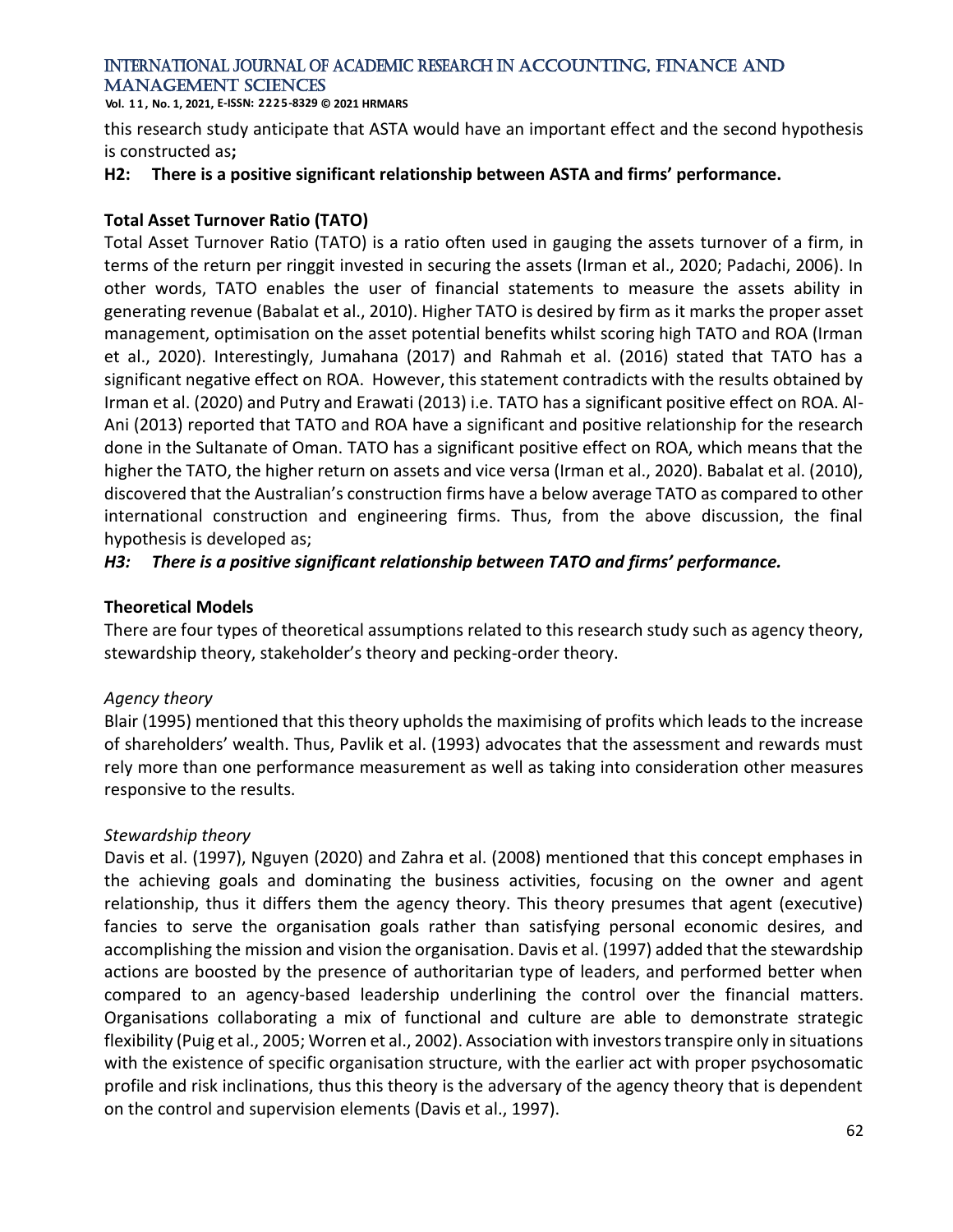**Vol. 1 1 , No. 1, 2021, E-ISSN: 2225-8329 © 2021 HRMARS**

#### *Stakeholder's theory*

In the earlier stages, this theory describes stakeholders as person/s may affect or be affected by the accomplishments of organisations' objectives (Freeman, 1984). However, in 2004, Freeman delineates stakeholders as group of individuals essential to the going concern of a corporation, i.e. they have the option of taking action against the directors for departing from performing the responsibilities with due care. Jamali (2008), added that greater performance would be achieved when the stakeholders are in the loop of networking and communication, when compared to the emphasis on the effort of maximising profits.

# **Pecking Order Theory**

The principle of pecking order indicates firms have a specific order of choice for money used to fund their businesses (Myers & Majluf, 1984). The corporation would favour retained earnings over debt, short-term debt to long-term debt, and debt to equity, owing to the information asymmetries between the business and future investors. Chen et al. (2011) concluded that if firms only use its retained earnings instead of issuing new security to support the investment opportunities, the information asymmetric can be resolved. That means issuing equity becomes costlier as the insiders and outsiders of asymmetric information expand. Companies that have a significant asymmetry of information will issue debt to prevent the selling of under-priced securities. The rising capital structure of events such as new stock offering contributes to a fall in stock prices for a company. Insider investors prefer to restrict the use of equity to maintain ownership of the company (Hutchinson, 1995). Managers will choose internal finance such as retained earnings relative to external finance. In extreme situations, firms will select the external funds, but debt financing is the first choice before convertible securities the next and the equity issuance is the last option (Myers, 1984). Myers (2001), revealed that this theory clarifies why high-profit companies are less dependent on debt funding as these companies have more internal financing available for capital investments rather than a low debt ratio target. The pecking order theory is applied by firms with low profitability by issuing more debt when the internal funds provided are insufficient. This proposed theory is supported with studies by Agyei and Owusu (2014); Chen et al. (2011); Fama and French (2002); Nguyen (2019). They found a negative association between profitability and decision on financing that is consistent with such theory. Apparently, these results have obviously shown that the performance of the company has an impact on the leverage decision.

Figure 1 is the theoretical model to support the four type of theories described in the above. The selected three independent variables are FATO, ASTA and TATO while firms' performance (dependent variable) were indicated by ROA and ROE. Another two controlled variables also been selected which are firms' size (SIZE) and financial leverage (FLEV).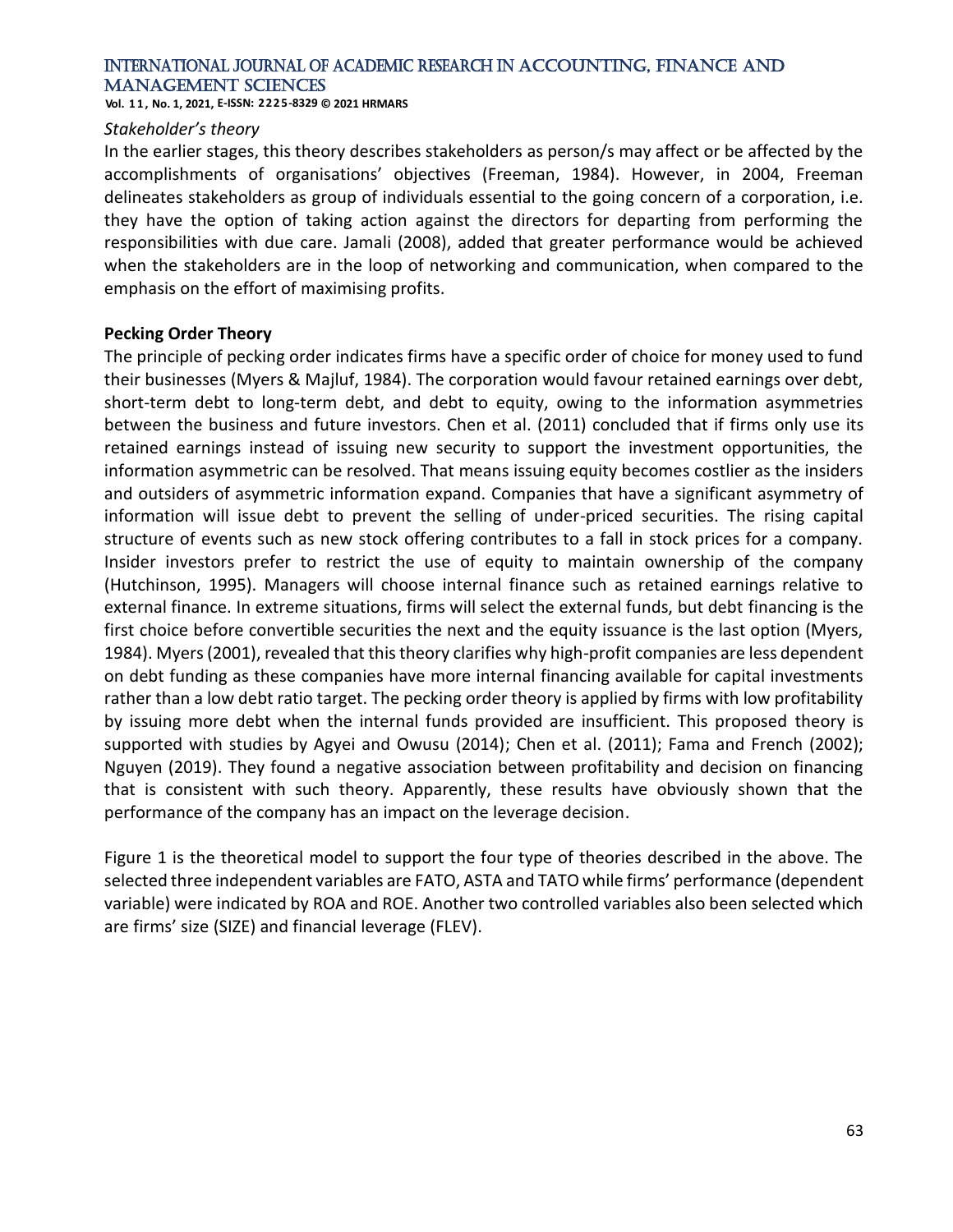**Vol. 1 1 , No. 1, 2021, E-ISSN: 2225-8329 © 2021 HRMARS**



Figure 1: Theoretical Model

# **Methodology of Research**

This study implements a quantitative study because the main purpose is to test the hypotheses in numerical measurement by integrating reviews of the preceding literature to solve the research questions that have been created. The sample data were obtained from DataStream, the website of Bursa Malaysia and the company's annual report. The period for the panel data regression is over seven years from 2011 to 2017. The dependent variable is ROA and ROE while the three independent variables are FATO, ASTA and TATO. The relationship between firms' performance and the selected NCA variables was evaluated using the regression model for panel results. This study used two output metrics of the dependent variable as a measure of performance, which are ROA and ROE, the most widely and common proxies used as indicators relied on in most previous research. The following regression models were based on Abdel Shahid (2003), Abor (2005), Ang et al. (2000), Ebaid (2009), Saedi and Mahmoodi (2009) and Tian and Zeitun (2007) expressed as follows:

 $ROA_{it} = \beta_{1i} + \beta_{2}FATO_{it} + \beta_{3}ASTA + \beta_{4}TATO_{it} + \beta_{5}SIZE_{it} + \beta_{6}FLEV_{it} + \varepsilon_{it}$  (1)  $ROE_{it} = \beta_{1i} + \beta_2 FATO_{it} + \beta_3 ASTA + \beta_4 TATO_{it} + \beta_5 SIZE_{it} + \beta_6 FLEV_{it} + \varepsilon_{it}$  (2) where ; ROA = Return on Assets  $ROE = Return on Equity$ FATO = Fixed Asset Turnover ASTA = Asset Tangibility TATO = Total Asset Turnover  $SIZE$  = Firms Size FLEV = Financial Leverage  $β<sub>1</sub>$  = intercept  $\beta_t$  = slope coefficients of the independent variables and control variables  $\varepsilon_t$  = error term  $t = number of periods$ 

The linear transformed form is used in this study to estimate the connection for ROA, ROE, FATO, ASTA and TATO. The performance of ROA and ROE are affected by the movement of FATO, ASTA and TATO. In other words, the change in either of the independent variables will cause the ROA and ROE to change. ROA is measured by dividing the net income to the total assets while ROE is calculated by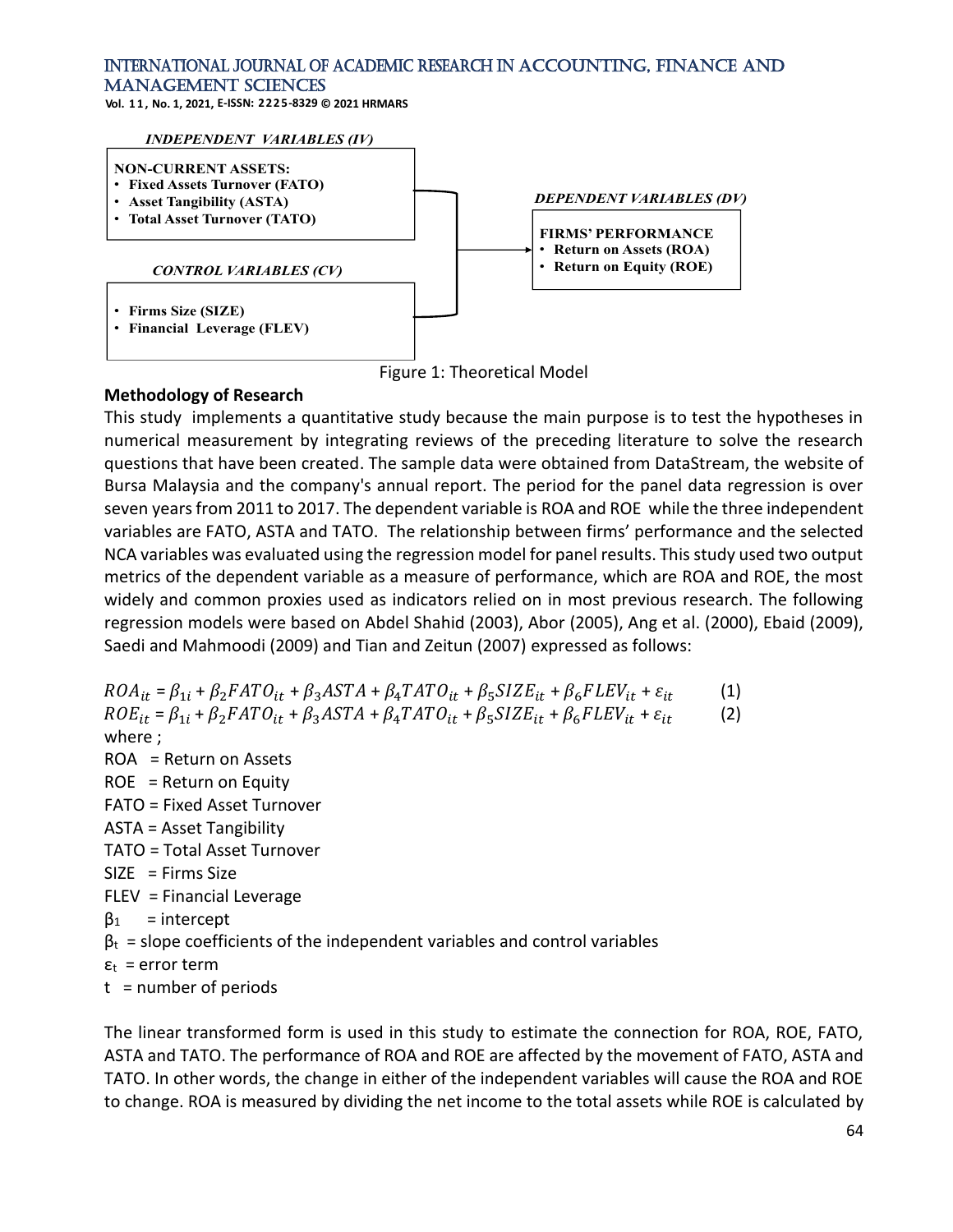**Vol. 1 1 , No. 1, 2021, E-ISSN: 2225-8329 © 2021 HRMARS**

dividing the net income over the shareholders' equity. The independent variable for FATO is calculated by dividing the sales to the average NCA. ASTA is calculated as the ratio of average NCA to average total assets and TATO is calculated using the sales divided by average total assets. In testing and analysing the data gathered, a descriptive statistic, correlation and coefficient analysis and panel regression analysis were used which includes the Pooled Ordinary Least Square (OLS), Random Effect Model, Fixed Effect Model. These models were tested with the diagnostic tests consists of the Jarque-Bera normality test, Variation Inflation Factor (VIF) Multi-correlation test, heteroscedasticity White Test and Durbin Watson Autocorrelation test. In selecting the best model that suits the data set, tests include the Breusch Pagan Lagrangian Multiplier test (in choosing either the Pooled Ordinary Least Square (OLS) or Random Effect Model) and the Hausman test for opting either the Random Effect Model or the Fixed Effect Model.

# **Findings**

#### **Descriptive Statistics**

Table 1 illustrates ROA as a proxy of profitability has an average value of 3.42 percent, with a maximum of 23.73 percent to the lowest of -8.33 percent and is positively skewed and show that the construction sector is recording a positive overall performance despite of low in value. ROE has a mean of 5.83 percent, with the maximum value recorded at 36.70 percent and the lowest value at - 10.62 percent and overall denotes that denotes that generally construction firms are able to give returns to the shareholders on their investments.

|                 | <b>ROA</b>            | <b>ROE</b> | <b>FATO</b> | <b>ASTA</b>                | TATO     | <b>SIZE</b> | <b>FLEV</b> |
|-----------------|-----------------------|------------|-------------|----------------------------|----------|-------------|-------------|
| Mean            | 0.034147              | 0.058283   |             | 0.529673 0.325513          | 0.411801 | 8.745720    | 0.520714    |
| Median          | 0.027700              | 0.050600   | 0.473100    | 0.311550                   | 0.397100 | 8.716300    | 0.507850    |
| Max.            | 0.237300              | 0.367000   | 2.779000    | 0.657200                   | 1.042000 | 10.22430    | 1.265000    |
| Min.            | $-0.083300 -0.106200$ |            | 0.003700    | 0.083600                   | 0.125700 | 7.420100    | 0.138600    |
| Std. Dev.       | 0.042147              | 0.072492   | 0.339172    | 0.103615                   | 0.147921 | 0.484349    | 0.194477    |
| <b>Skewness</b> | 1.342221              | 0.750084   | 3.478983    | 0.415234                   | 1.110473 | 0.569588    | 0.492726    |
| <b>Kurtosis</b> | 7.284298              | 4.866142   |             | 20.28115 3.527843 5.030654 |          | 4.343716    | 3.438650    |
| Jarque-         |                       |            |             |                            |          |             |             |
| Bera            | 283.3060              | 63.54064   | 3846.488    | 10.73194                   | 100.3724 | 34.39484    | 12.89577    |
| Probability     | 0.000000              | 0.000000   | 0.000000    | 0.004673                   | 0.000000 | 0.000000    | 0.001584    |
| Sum             | 9.083000              | 15.50340   | 140.8929    | 86.58650                   | 109.5390 | 2326.361    | 138.5098    |
| Sum Sq.         |                       |            |             |                            |          |             |             |
| Dev.            | 0.470734              | 1.392596   | 30.48498    | 2.845048 5.798337          |          | 62.16740    | 10.02266    |
| Observation     |                       |            |             |                            |          |             |             |
| S               | 266                   | 266        | 266         | 266                        | 266      | 266         | 266         |

# **Table 1: Descriptive Analysis**

FATO has a mean value of 53 percent and the turnover ratio has a wide-spread value from the highest of 278 percent to the lowest value of 0.3 percent for the selected period and the median is at the value of 0.473. The average value for ASTA stands at 32.5 percent, the extreme value recorded at 66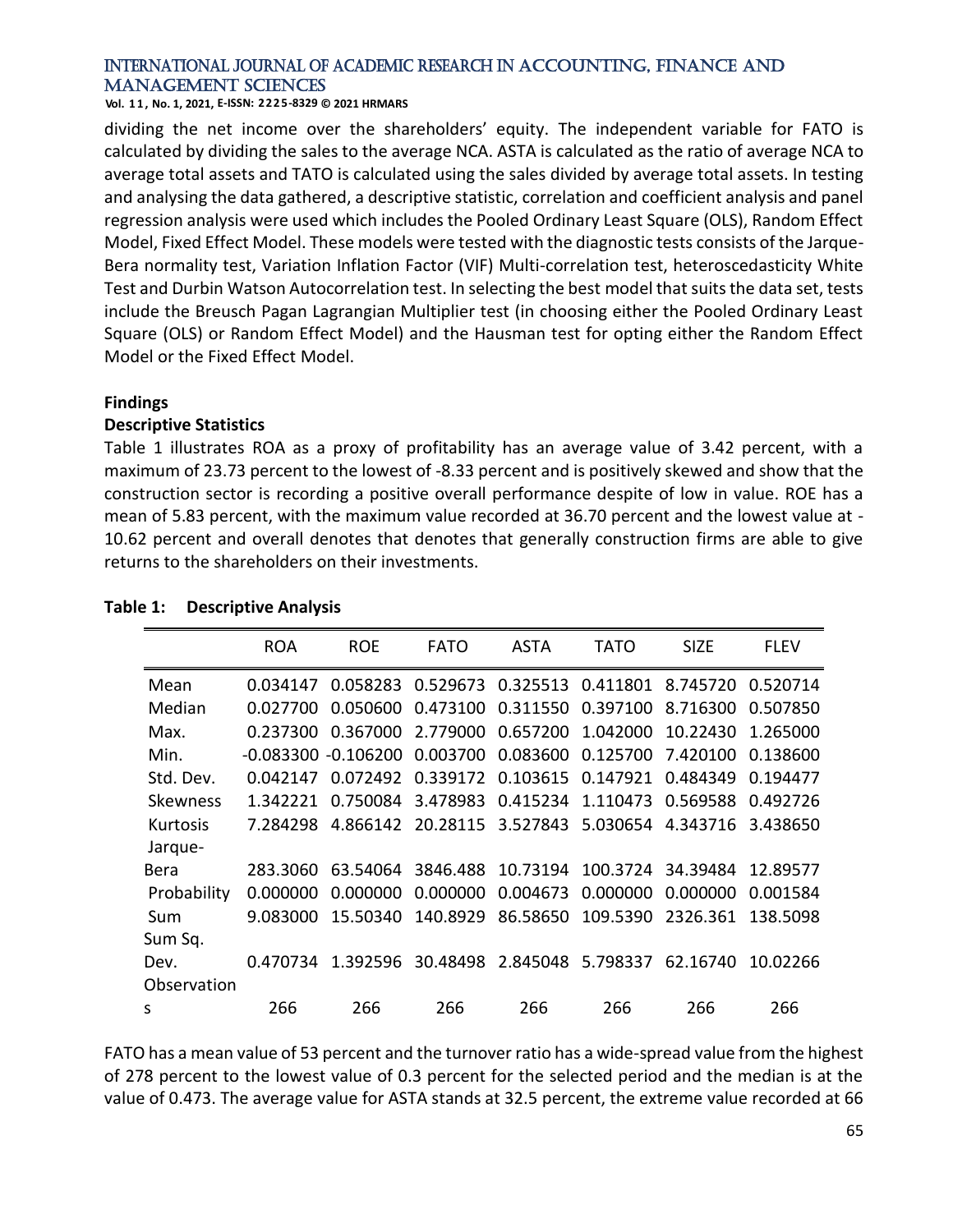**Vol. 1 1 , No. 1, 2021, E-ISSN: 2225-8329 © 2021 HRMARS**

percent and the lowermost value at 8.4 percent and indicates the huge size of ASTA for construction firms. TATO has a mean of 41 percent with the maximum value 104 percent and the lowest value of 13 percent and shows the low returns obtained from the investments of assets. SIZE is computed by using the logarithm of total assets has a mean value of 8.745720, the highest value of 10.2243 and a minimum value of 7.4201 and the standard deviation for SIZE stands at 0.484. FLEV has an average value of 52 percent, with the maximum value of 126 percent and the minimum value of 14 percent.

#### **Correlation Analysis**

From the results, ROA is positively correlated with FATO, TATO and SIZE, while having an inverse association with ASTA and FLEV. The strongest correlation coefficient was between ROA and FLEV at -41 percent. Meanwhile, ROE is negatively correlated to ASTA and FLEV and the other three variables, i.e. FATO, TATO and SIZE are positively correlated with ROE. The strongest link between variables are between ROE and FLEV at -31 percent. In short, both ROA and ROE have a positive correlation with FATO, TATO and SIZE which means that any favourable changes in the variables would have an advantageous impact towards the proxy variables. Any increase in value of ASTA and FLEV would shrink the values of the performance indicators. Table 2 also depicts the correlation coefficients of the variables deliberated in this research. ROA and ROE are positively correlated with all the independent variables, i.e. FATO, ASTO and SIZE. This means that any changes in the stated proxy variables would give rise to a favourable impact towards ROA and ROE. On the other hand, both ASTA and FLEV has a negative correlation with the profitability proxies, thus giving an adverse impact towards both proxies for any change of value in those variables. Hence, from the results, the correlation matrix proposes the presence of sensible association between all variables as no variables in the research are highly associated.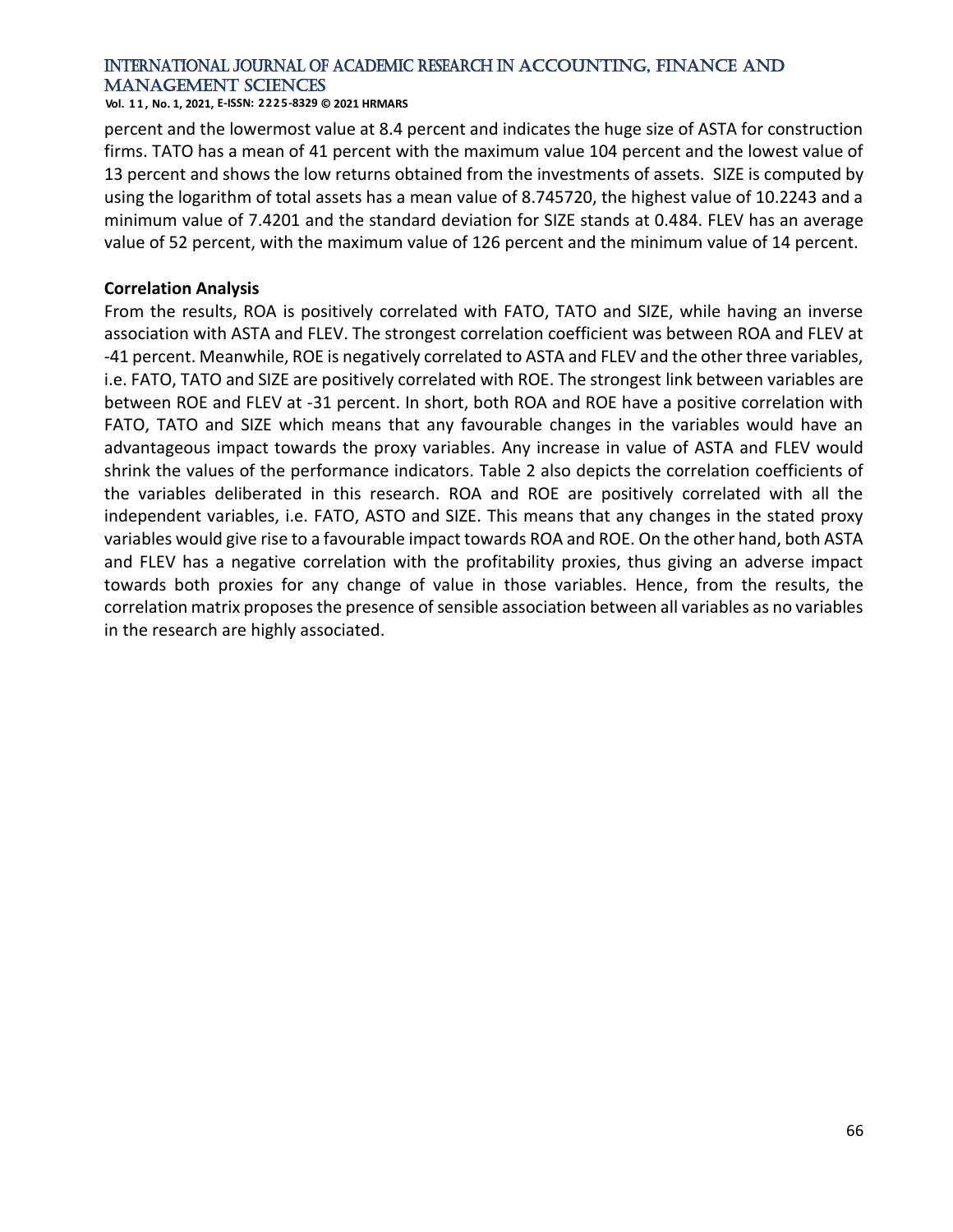**Vol. 1 1 , No. 1, 2021, E-ISSN: 2225-8329 © 2021 HRMARS**

| Correlation<br>t-Statistic |                                      |                                     |             |                                                                           |             |             |             |
|----------------------------|--------------------------------------|-------------------------------------|-------------|---------------------------------------------------------------------------|-------------|-------------|-------------|
| Probability                | <b>ROA</b>                           | <b>ROE</b>                          | <b>FATO</b> | <b>ASTA</b>                                                               | <b>ASTO</b> | <b>SIZE</b> | <b>FLEV</b> |
| <b>ROA</b>                 | 1.000000                             |                                     |             |                                                                           |             |             |             |
|                            |                                      |                                     |             |                                                                           |             |             |             |
|                            |                                      |                                     |             |                                                                           |             |             |             |
| <b>ROE</b>                 |                                      | 0.879765 1.000000                   |             |                                                                           |             |             |             |
|                            | 30.06782                             |                                     |             |                                                                           |             |             |             |
|                            | 0.0000                               |                                     |             |                                                                           |             |             |             |
| <b>FATO</b>                |                                      | 0.070671 0.105358 1.000000          |             |                                                                           |             |             |             |
|                            |                                      | 1.151147 1.721447                   |             |                                                                           |             |             |             |
|                            | 0.2507                               | 0.0863                              |             |                                                                           |             |             |             |
| <b>ASTA</b>                | -0.021889-0.091696-0.029905 1.000000 |                                     |             |                                                                           |             |             |             |
|                            |                                      | -0.355737-1.496195-0.486115         |             |                                                                           |             |             |             |
|                            | 0.7223                               | 0.1358                              | 0.6273      |                                                                           |             |             |             |
| <b>TATO</b>                |                                      |                                     |             | 0.129763 0.173290 0.243652-0.164942 1.000000                              |             |             |             |
|                            |                                      | 2.126375 2.858882 4.081901-2.717200 |             |                                                                           |             |             |             |
|                            | 0.0344                               | 0.0046                              | 0.0001      | 0.0070                                                                    |             |             |             |
| <b>SIZE</b>                |                                      |                                     |             | 0.191908 0.229486 0.232008 0.241269 0.124717 1.000000                     |             |             |             |
|                            |                                      |                                     |             | 3.177192 3.830941 3.875430 4.039483 2.042354                              |             |             |             |
|                            | 0.0017                               | 0.0002                              | 0.0001      | 0.0001                                                                    | 0.0421      |             |             |
| <b>FLEV</b>                |                                      |                                     |             | -0.413124-0.311294   0.152737   0.195281   0.011431   0.168557   1.000000 |             |             |             |
|                            |                                      |                                     |             |                                                                           |             |             |             |
|                            | 0.0000                               | 0.0000                              | 0.0126      | 0.0014                                                                    | 0.8528      | 0.0059      |             |

#### **Table 2: Pearson Correlation Coefficients**

# **Panel Regression Analysis**

The panel model of regression analysis was used in an attempt to further evaluate the links between the management of non-current assets and the profitability of the firm. In achieving the need, E-Views 11 Software was used to analyse panel results for a total of 38 firms from the construction sector in the Bursa Malaysia over a span of seven years from 2011 to 2017. The following is the regression estimation result where the profitability of firms is determined by the ROA and ROE are deliberated by FATO, ASTA, TATO, SIZE and FLEV.

# **Pooled Ordinary Least Square (OLS) Regression**

Based on the results from Table 3 shows that the independent variables presented about 25.6 percent of the change in ROA that represent the profitability of the firms and points out that ROA is supposed to drop by 0.112486 percent should all variables remain stable and unchanged.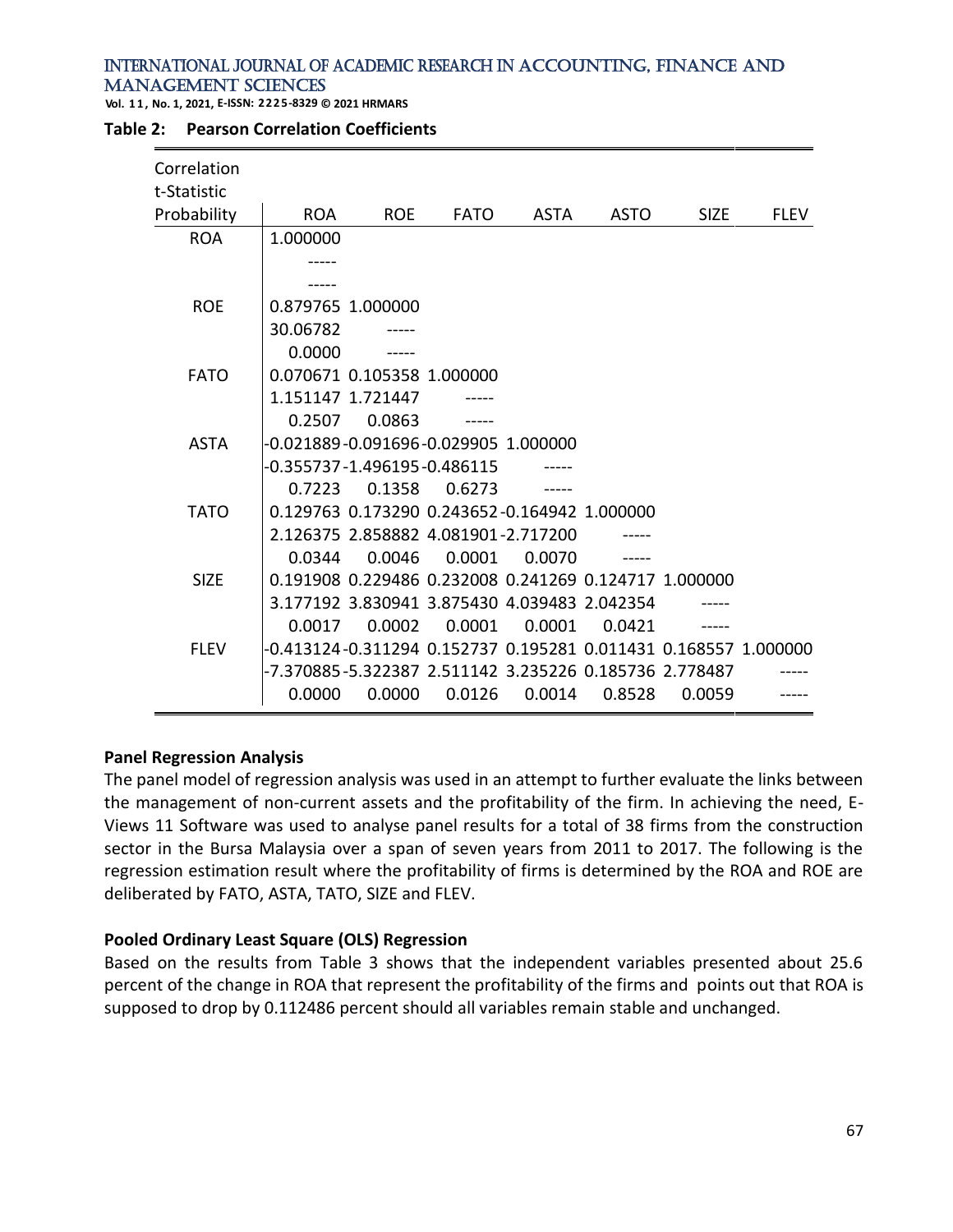**Vol. 1 1 , No. 1, 2021, E-ISSN: 2225-8329 © 2021 HRMARS**

| Variable                                | Coefficient          | Std. Error         | t-Statistic | Prob.    |
|-----------------------------------------|----------------------|--------------------|-------------|----------|
| C                                       | $-0.112486***$       | 0.041420           | $-2.715745$ | 0.0071   |
| <b>FATO</b>                             | 0.008121             | 0.007082           | 1.146729    | 0.2525   |
| <b>ASTA</b>                             | 0.012335             | 0.023265           | 0.530204    | 0.5964   |
| <b>TATO</b>                             | 0.026976*            | 0.016043           | 1.681416    | 0.0939   |
| <b>SIZE</b>                             | $0.020610***$        | 0.005006           | 4.116665    | 0.0001   |
| <b>FLEV</b>                             | $-0.101865***$       | 0.012030           | $-8.467446$ | 0.0000   |
| R-squared                               | 0.255875             | Adjusted R-squared |             | 0.241565 |
| S.E. of regression<br>Prob(F-statistic) | 0.036705<br>0.000000 | F-statistic        |             | 17.88076 |
|                                         |                      |                    |             |          |

#### **Table 3: Pooled Ordinary Least Square (OLS) - ROA**

\*\*\*Significant at 1% level, \*\* Significant at 5% level, \*Significant at 10% level.

#### **Table 4: Pooled Ordinary Least Square (OLS)- ROE**

| Variable                                | Coefficient          | Std. Error         | t-Statistic | Prob.    |
|-----------------------------------------|----------------------|--------------------|-------------|----------|
| C                                       | $-0.249528***$       | 0.073527           | $-3.393672$ | 0.0008   |
| <b>FATO</b>                             | 0.013977             | 0.012571           | 1.111851    | 0.2672   |
| <b>ASTA</b>                             | $-0.047419$          | 0.041300           | $-1.148176$ | 0.2520   |
| <b>TATO</b>                             | 0.056749**           | 0.028480           | 1.992578    | 0.0474   |
| <b>SIZE</b>                             | $0.041341***$        | 0.008887           | 4.651690    | 0.0000   |
| <b>FLEV</b>                             | $-0.132674***$       | 0.021356           | $-6.212589$ | 0.0000   |
| R-squared                               | 0.207358             | Adjusted R-squared |             | 0.192115 |
| S.E. of regression<br>Prob(F-statistic) | 0.065157<br>0.000000 | F-statistic        |             | 13.60342 |

\*\*\*Significant at 1% level, \*\* Significant at 5% level, \*Significant at 10% level.

Table 4 result suggests that the predictor variables represented approximately 20.7 percent of the improvement in ROE, the proxy of profitability for firms and points out that ROE would decrease by 0.249528 percent when all variables remain stable and unchangeable.

# **Breusch-Pagan Lagrangian Multiplier Test**

Based on Table 5 and 6, the null hypothesis is rejected at 1 percent significant level. This indicates that the random effect model is more appropriate compared to Pooled ordinary least squares (OLS), because of the presence of error term which is not constant, that will affect the efficiency of the Pooled Model.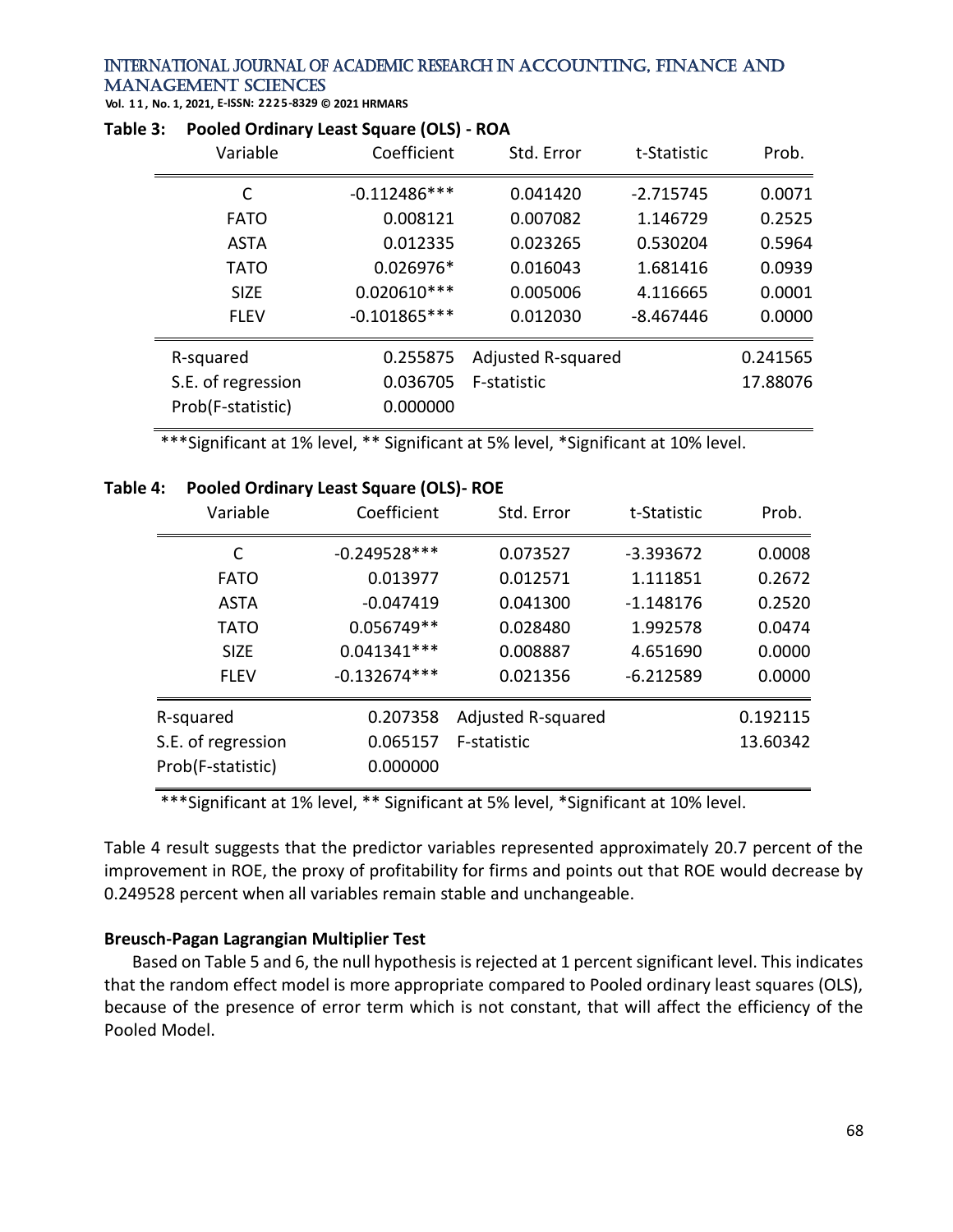**Vol. 1 1 , No. 1, 2021, E-ISSN: 2225-8329 © 2021 HRMARS**

Table 5: Breusch-Pagan (BP) Lagrangian Multiplier Test – ROA

| <b>Effects Test</b>      | <b>Statistic</b> | d.f.      | Prob.  |
|--------------------------|------------------|-----------|--------|
| Cross-section F          | 10.796668        | (37, 223) | 0.0000 |
| Cross-section Chi-square | 273.058170       | 37        | 0.0000 |

#### **Table 6: Breusch-Pagan (BP) Lagrangian Multiplier Test – ROE**

| <b>Effects Test</b>      | <b>Statistic</b> | d.f.      | Prob.  |
|--------------------------|------------------|-----------|--------|
| Cross-section F          | 5.983749         | (37, 223) | 0.0000 |
| Cross-section Chi-square | 183.420408       | 37        | 0.0000 |

#### **Hausman Test**

From Table 7 and 8, the null hypothesis is rejected because the p-value is statistically significant at 1 percent level. It also means that there is a co-variance between the error term and the regressor, making random effect statistically not efficient. Therefore, the fixed effect model is more appropriate for this study compared to random effect model.

#### **Table 7: Hausman Test -ROA**

| <b>Test Summary</b>                                                                | Chi-Sq. Statistic | Chi-Sq. d.f. | Prob.       |  |  |  |
|------------------------------------------------------------------------------------|-------------------|--------------|-------------|--|--|--|
| Cross-section random                                                               | 17.819519         |              | $0.0032***$ |  |  |  |
| ***Significant at 1% level, ** Significant at 5% level, *Significant at 10% level. |                   |              |             |  |  |  |

#### **Table 8: Hausman Test - ROE**

| <b>Test Summary</b>  | Chi-Sq. Statistic | Chi-Sq. d.f. | Prob.        |
|----------------------|-------------------|--------------|--------------|
| Cross-section random | 21.902427         |              | $50.0005***$ |

\*\*\*Significant at 1% level, \*\* Significant at 5% level, \*Significant at 10% level.

Based on the summaries of the results of panel regression analysis in Table 9 and 10, we find evidence that the best model to explain the empirical research for this study is the fixed effect regression model (FEM).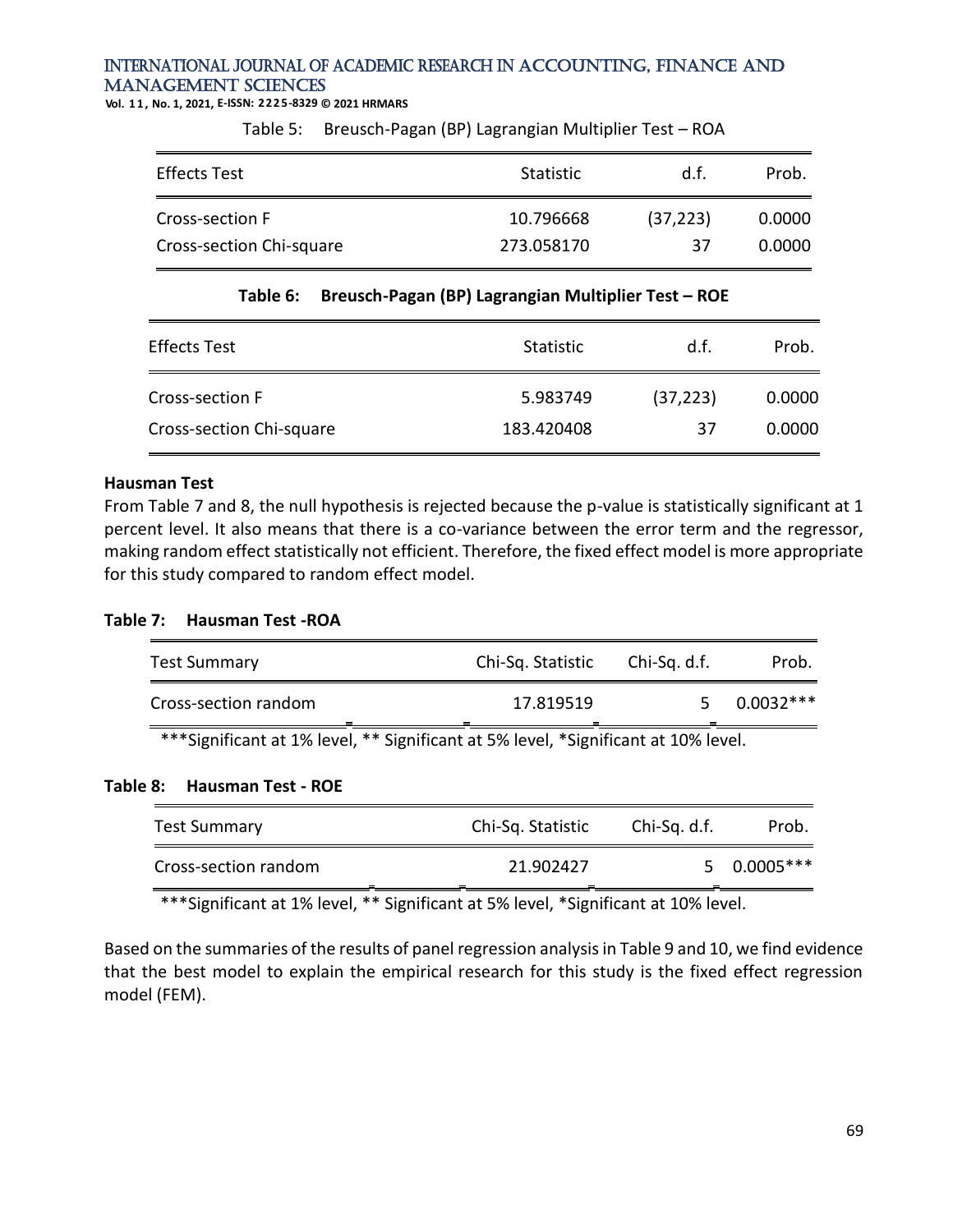**Vol. 1 1 , No. 1, 2021, E-ISSN: 2225-8329 © 2021 HRMARS**

| <b>ROA</b>     | <b>Pooled OLS</b> | <b>REM</b>                | <b>FEM</b>              |
|----------------|-------------------|---------------------------|-------------------------|
|                | $-0.112486$       | $-0.043816$               | $-0.112486$             |
| С              | $-2.715745$       | $-0.753056$               | $-3.573851$             |
| <b>FATO</b>    | 0.008121          | 0.035548                  | 0.008121*               |
|                | 1.146729          | 3.063745                  | 1.908602                |
| <b>ASTA</b>    | 0.012335          | $-0.007458$               | 0.012335                |
|                | 0.530204          | $-0.268834$               | 0.758935                |
|                | 0.026976          | 0.011996                  | 0.026976                |
| TATO           | 1.681416          | 0.542494                  | 1.602369                |
| <b>SIZE</b>    | 0.020610          | 0.010057                  | $0.020610***$           |
|                | 4.116665          | 1.497186                  | 5.180724                |
| <b>FLEV</b>    | $-0.101865$       | $-0.060182$               | $-0.101865***$          |
|                | $-8.467446$       | $-3.911405$               | $-7.649170$             |
| Observation    | 266               | 266                       | 266                     |
|                |                   | 273.058170                |                         |
| <b>LM Test</b> |                   | 0.0000                    |                         |
|                |                   | (REM is more appropriate) |                         |
|                |                   | 17.819519                 |                         |
| Hausman Test   |                   |                           | $0.0032***$             |
|                |                   |                           | FEM is more appropriate |

|  |  |  | Table 9: Summary of the Results of Panel Regression Analysis - ROA |
|--|--|--|--------------------------------------------------------------------|
|--|--|--|--------------------------------------------------------------------|

\*\*\*Significant at 1% level, \*\* Significant at 5% level, \*Significant at 10% level.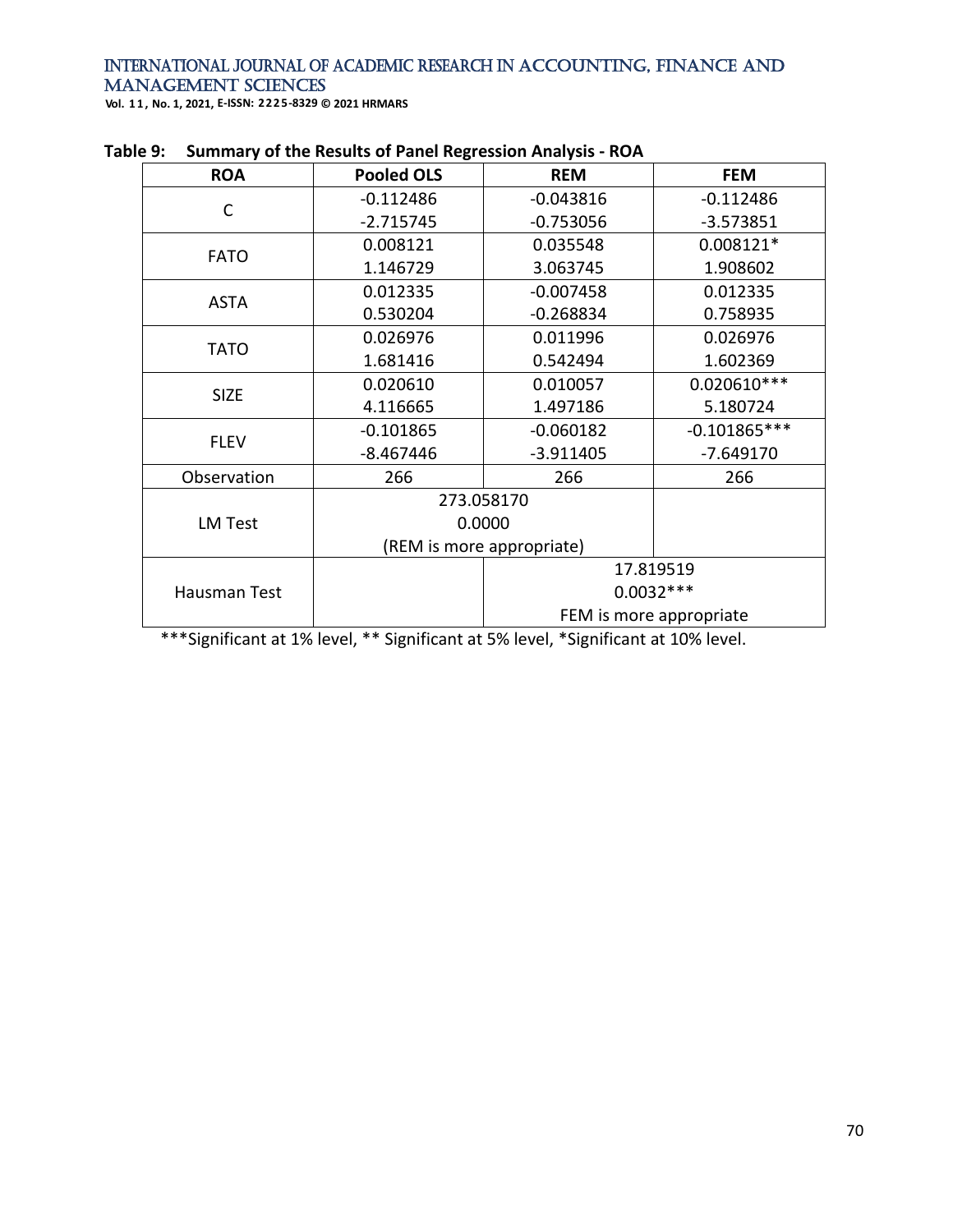**Vol. 1 1 , No. 1, 2021, E-ISSN: 2225-8329 © 2021 HRMARS**

| <b>ROE</b>     | <b>Pooled OLS</b>         | <b>REM</b>  | <b>FEM</b>              |
|----------------|---------------------------|-------------|-------------------------|
| C              | $-0.249528$               | $-0.132510$ | $-0.249528$             |
|                | $-3.393672$               | $-1.255476$ | $-4.474327$             |
| <b>FATO</b>    | 0.013977                  | 0.053290    | 0.013977*               |
|                | 1.111851                  | 2.673277    | 1.786305                |
| <b>ASTA</b>    | $-0.047419$               | $-0.048055$ | $-0.047419$             |
|                | $-1.148176$               | $-0.915872$ | $-1.326735$             |
| <b>TATO</b>    | 0.056749                  | 0.051961    | 0.056749*               |
|                | 1.992578                  | 1.292417    | 1.914531                |
| <b>SIZE</b>    | 0.041341                  | 0.023568    | $0.041341***$           |
|                | 4.651690                  | 1.909421    | 6.107475                |
| <b>FLEV</b>    | $-0.132674$               | $-0.094698$ | $-0.132674***$          |
|                | $-6.212589$               | $-3.289297$ | $-6.320305$             |
| Observation    | 266                       | 266         | 266                     |
|                |                           | 183.420408  |                         |
| <b>LM Test</b> | 0.0000                    |             |                         |
|                | (REM is more appropriate) |             |                         |
|                |                           | 21.902427   |                         |
| Hausman Test   |                           |             | 0.0005                  |
|                |                           |             | FEM is more appropriate |

**Table 10: Summary of the Results of Panel Regression Analysis - ROE**

\*\*\*Significant at 1% level, \*\* Significant at 5% level, \*Significant at 10% level

Based on the results of this study, both the regression models, i.e. ROA and ROE were having issues with the normality test, i.e. data are not equally distributed, the auto-correlation and heteroscedasticity issues which may lead to underestimates of standard error thus giving a wrong impression and biasness on the significance of variables. Hence, the comparison of an estimates to its standard error would be suggested and that would be using the white diagonal standard errors test and the results being explained below.

*The corrected regression model for ROA is estimated as follows:*

ROA = -0.112486 + 0.008121 FATO + 0.012335 ASTA + 0.026976 TATO + 0.020610 SIZE – 0.101865 FLEV

This corrected model suggests that the profitability proxy, ROA would be reduced by 0.11 percent should the other independent variables be static or at zero. However, should the other variables, i.e., FATO, ASTA, TATO, SIZE and FLEV change accordingly, it could be estimated that ROA would be increased by 25.6 percent. In short, the independent variables selected statistically would have an impact towards the ROA by up to 24.2 percent.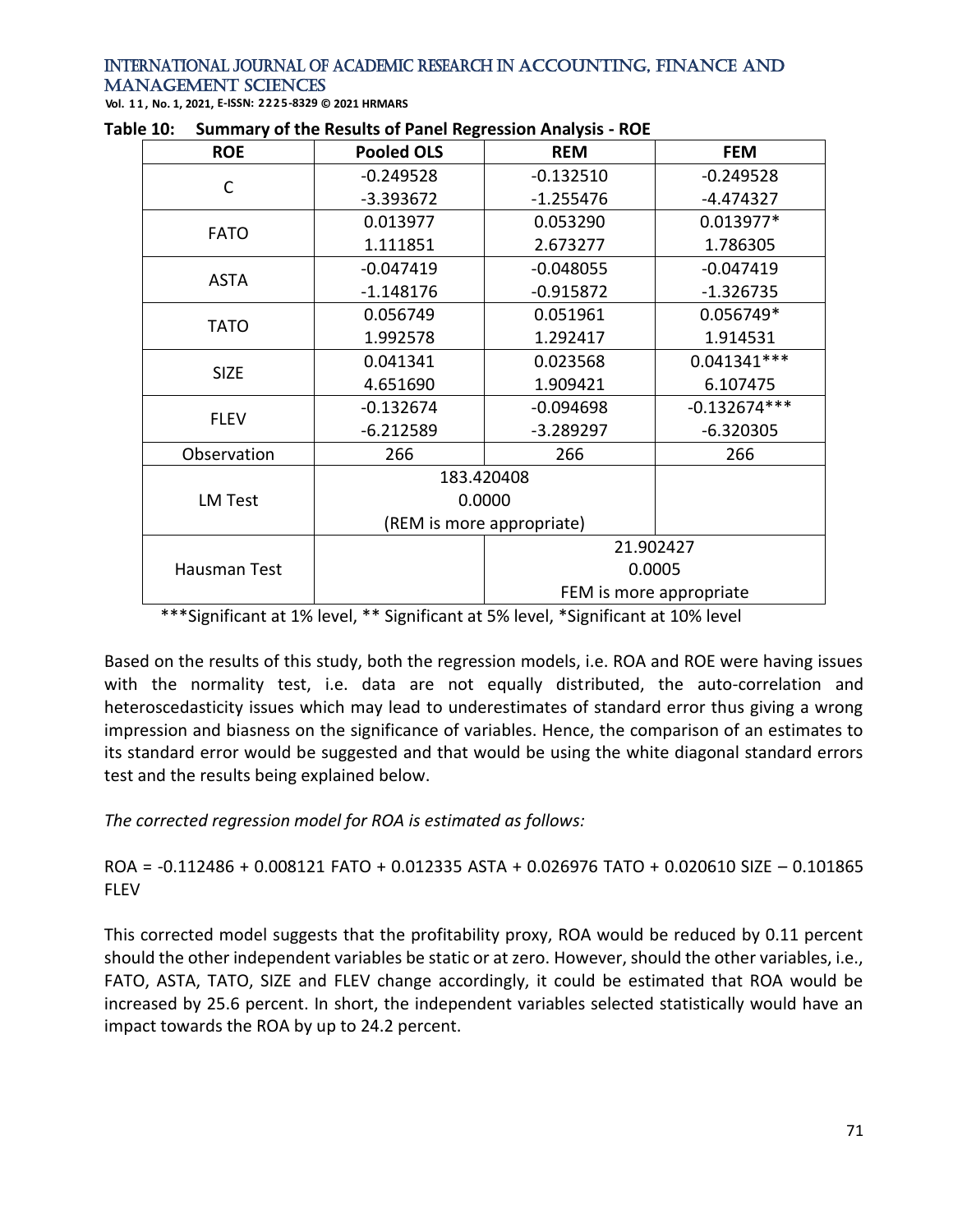**Vol. 1 1 , No. 1, 2021, E-ISSN: 2225-8329 © 2021 HRMARS**

| Variable           | Coefficient    | Std. Error         | t-Statistic | Prob.    |
|--------------------|----------------|--------------------|-------------|----------|
| C                  | $-0.112486$    | 0.031475           | $-3.573851$ | 0.0004   |
| <b>FATO</b>        | 0.008121*      | 0.004255           | 1.908602    | 0.0574   |
| ASTA               | 0.012335       | 0.016253           | 0.758935    | 0.4486   |
| TATO               | 0.026976       | 0.016835           | 1.602369    | 0.1103   |
| <b>SIZE</b>        | $0.020610***$  | 0.003978           | 5.180724    | 0.0000   |
| <b>FLEV</b>        | $-0.101865***$ | 0.013317           | -7.649170   | 0.0000   |
| R-squared          | 0.255875       | Adjusted R-squared |             | 0.241565 |
| S.E. of regression | 0.036705       | F-statistic        |             | 17.88076 |
| Prob(F-statistic)  | 0.000000       |                    |             |          |

#### **Table 11: Corrected Fixed Effect Model of ROA**

\*\*\*Significant at 1% level, \*\* Significant at 5% level, \*Significant at 10% level.

Referring to Table 11, it is evident that FATO is positively and significantly has an impact ROA at 10 percent level, i.e., an improvement in FATO by 10 percent, ROA would be favourable by 0.08 percent. This result establishes on the importance of investments in non-current assets as the move would make the firms' shareholders happy with the increment in the return of the assets.

# *The corrected regression model for ROE is estimated as follows*:

ROE = -0.249528 + 0.013977 FATO – 0.047419 ASTA + 0.056749 TATO + 0.041341 SIZE – 0.132674 FLEV.

From Table 12, the R-squared is estimated at 0.1921 after selecting the corrected FEM and designates that 19.2 percent of ROE value would increase triggered by the selected independent variables. Contrarily, should the independent variables remain constant, ROE would be reduced by 0.25 percent. Statistically, should there be any relevant variable is added to the model, the value of Rsquared will be adjusted to 20.74 percent. This model revealed that FATO is predicted to have a positive and influential relationship with ROE at 10 percent significant level. This proposes that ROE would have a desirable impact by 0.014 percent for every 10 percent of increase in FATO. This signifies that the firm's NCA have a significant contribution to the higher generating of revenue flows thus resulting in improving the ROE of the firm. This result is similar to the result attained by Alarussi and Alhaderi (2018), Azad et al. (2018) and Dada and Ghazali (2016), where the FATO is positively and significantly correlated to ROE. Li (2004) suggested that NCA have a negative association with productivity, contrary to other reports. Divergently, Al-Ani (2013) has found out that FATO does not have any impact towards profitability ratios, i.e. ROA and ROE for construction firms in Oman and his results was consistent with Iqbal and Mati (2012) conclusion on the NCA do not lead to the increase in ROA and ROE.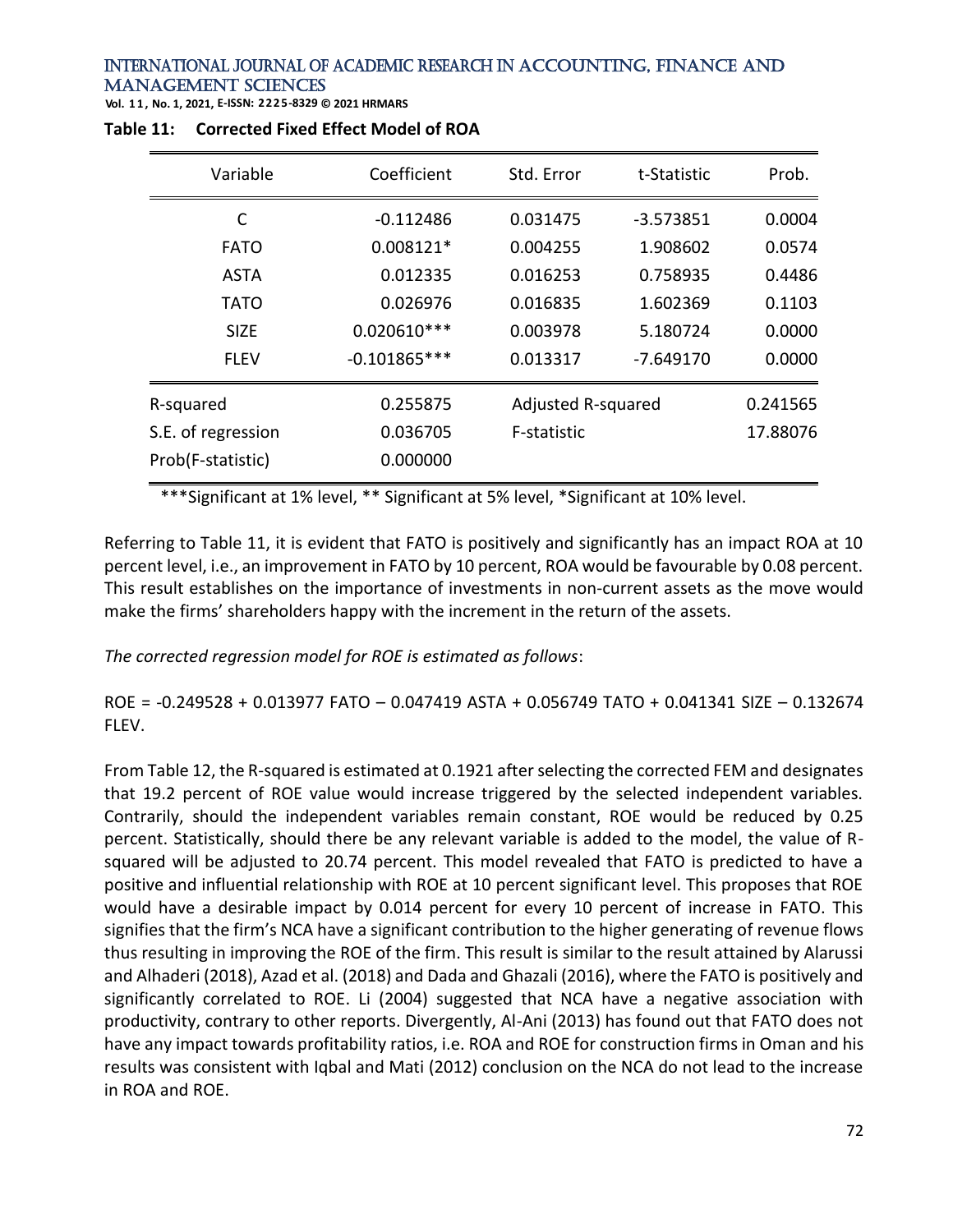**Vol. 1 1 , No. 1, 2021, E-ISSN: 2225-8329 © 2021 HRMARS**

| Variable           | Coefficient    | Std. Error         | t-Statistic | Prob.    |
|--------------------|----------------|--------------------|-------------|----------|
| C                  | $-0.249528$    | 0.055769           | -4.474327   | 0.0000   |
| <b>FATO</b>        | $0.013977*$    | 0.007825           | 1.786305    | 0.0752   |
| <b>ASTA</b>        | $-0.047419$    | 0.035741           | $-1.326735$ | 0.1858   |
| <b>TATO</b>        | 0.056749*      | 0.029641           | 1.914531    | 0.0566   |
| <b>SIZE</b>        | $0.041341***$  | 0.006769           | 6.107475    | 0.0000   |
| <b>FLEV</b>        | $-0.132674***$ | 0.020992           | $-6.320305$ | 0.0000   |
| R-squared          | 0.207358       | Adjusted R-squared |             | 0.192115 |
| S.E. of regression | 0.065157       | F-statistic        |             | 13.60342 |
| Prob(F-statistic)  | 0.000000       |                    |             |          |
|                    |                |                    |             |          |

| Table 12: Corrected Fixed Effect Model of ROE |
|-----------------------------------------------|
|                                               |

\*\*\*Significant at 1% level, \*\* Significant at 5% level, \*Significant at 10% level.

Based on the statistical results, FATO which is used as a measure on the firms' efficiency has influence over the firms' performance. Interestingly, both ROA and ROE has a significant and positive impact towards the change in the FATO. Thus, this first hypothesis (H1) is accepted and proves with the ability to improve the FATO, firms' performance in terms of profitability measured using ROA and ROE would increase. From the data gathered, the mean for FATO was approximately 0.54, and this could be an indicator for the firms in the construction sector to further improve their FATO. Since the empirical evidence suggests that FATO has a positive and significant influence on both ROA and ROE as performance indicators, any firms with the ability to further push their FATO would attain better profits. From the results of the study, the average FATO was recorded at approximately 53sen for every RM1 spent on fixed assets. Statistically, the average FATO in the Malaysian construction sector is considered acceptable, as the higher the ratio, the better the assets is being utilised in generating revenue. Since the turnover ratio gauges the efficiency of firms in managing resources to create revenue, obviously high turnover ratio is desired as it shows the state of the firms' business operations. On the other hand, the sector's average ROA is at 3.5sen for every RM1 spent on assets and average ROE is at 5.8sen for every RM1 invested in equity. The notable differences between the profitability proxies (ROA and ROE) average values and the average assets turnover value suggested that firms' in the sector faced fierce pricing competition due to the high escalation of direct material costs and the financing costs used in sourcing out the NCA. This revealed that the low profitable proxies is the consequences for firms to acquire NCA, where higher NCA acquisitions would reflect a desirable high FATO but at the same time reflecting a low ROA and ROE. Thus, it could be concluded that firms with high FATO could afford of having a low ROA and ROE, and firms with low ROA and ROE could not afford to have low FATO. Thus, the result of the study supports the hypothesis FATO has significant impact towards the firms' performance measured by ROA and ROE.

Next, the results from the research revealed that the tangibility of firms' assets has no significant influence towards the firms' performance and both models tested shown that ASTA has a negative coefficient with ROA and ROE. This results interpreted that the tangibility of assets does not have influence on the firms' performance in the construction sector, thus giving valuable information to managers that high ASTA does not guarantee high returns, i.e. by increasing the ASTA percentage to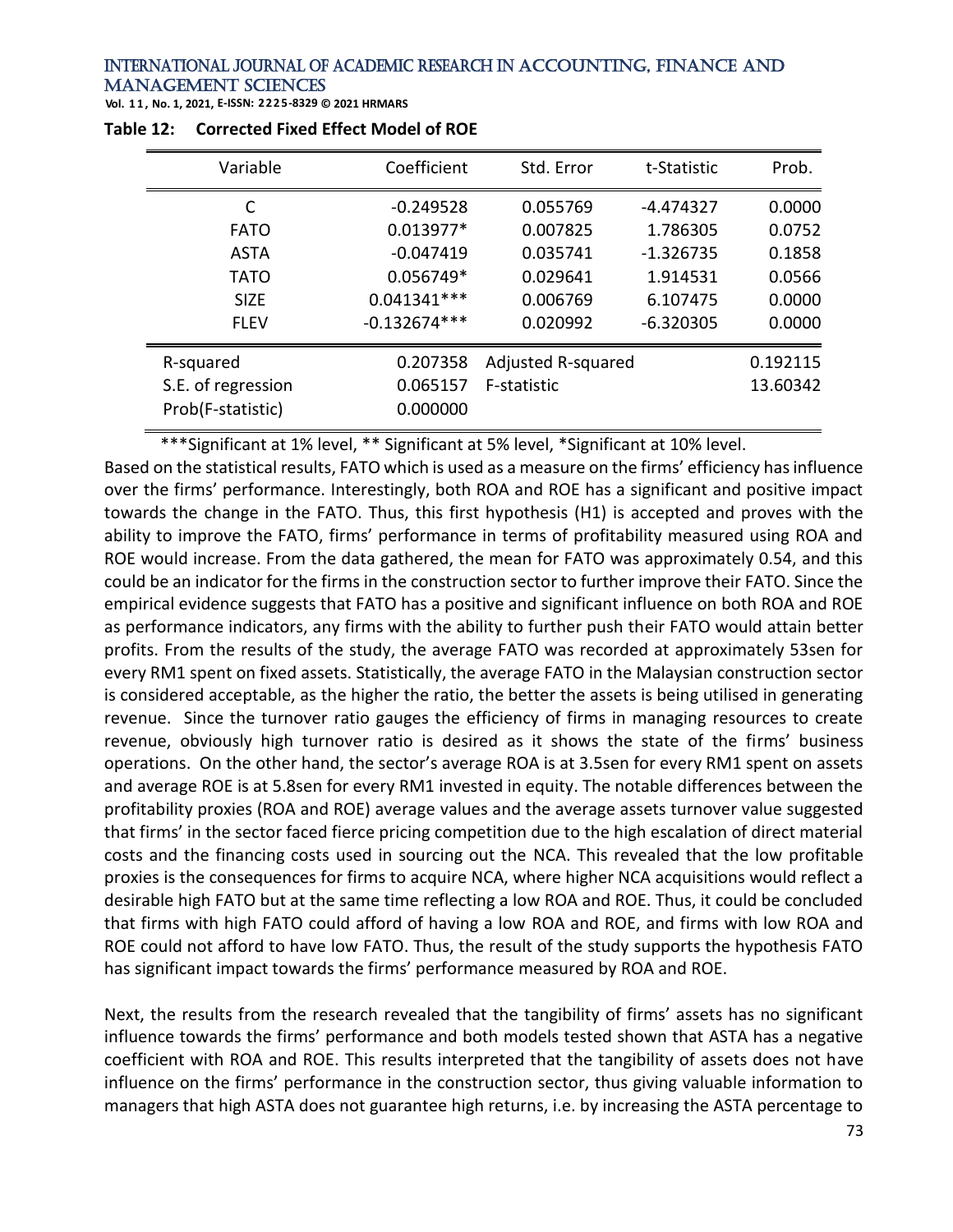**Vol. 1 1 , No. 1, 2021, E-ISSN: 2225-8329 © 2021 HRMARS**

above the mean value (approx. 32 percent) has no effect towards profitability. The empirical result attained, i.e. ASTA is non influential towards firms' performance, as per inference presented by Al-Ani (2013), Al-Jafari and Al-Samman (2015) and Do et al. (2020). The outcome of the study rejects the second hypothesis (H2) that assets efficiency measured by ASTA has no impact on the firms' profitability. Lastly, the turnover ratio of the entire assets, i.e. TATO statistically bears influence on ROE for the construction firms' performance with a positive note. This vindicates that any change in the overall structure of assets has impact towards the ROE received by construction firms but not for ROA. Despite of having a mixed results on the firms' performance, the improvements in achieving higher TATO by managers should be the main agenda as the significance level of ROE towards TATO was at 10 percent level and could be further enhanced. Hence, for TATO, it can be concluded from the result, the study supports the final hypothesis (H3) that TATO has significant impact towards the firms' performance measured by ROE but not for ROA.

#### **Conclusion**

The aim of this study was to analyse the impact of NCA (fixed asset turnover, asset tangibility, and total asset turnover) that are considered relevant to the performance of construction firms' listed on Bursa Malaysia from 2011 to 2017. The findings revealed that FATO has a significant positive impact on both the profitability proxies, i.e. ROA and ROE. This statistically proves that an increase in FATO, the profitability of firms' measured using ROA and ROE would also swell. Interestingly, the results also revealed that ASTA has no significant impact towards the firms' performance indicators in this research, i.e. ROA and ROE. This shows that the tangibility of assets is not a factor in influencing firms' performance as lease of NCA an option for firms not willing or against the idea of NCA possession. On the other hand, TATO have an insignificant impact towards both of the firms' profitability, i.e. ROA but is positively significant with ROE. Remarkably, external financing would be the cause of difference between both profitability proxies results as the average of the Malaysian construction industry leverage is at 52 percent, with the highest leverage recorded at 126.5 percent. The need of high technology NCA in gaining competitive advantage would normally take its toll to the firms in the early stage due to the high capital outlay thus giving rise to the need for some firms to having their operations funded by external parties. Thus, the findings indicate greater confidence in the pecking order theory. This suggests that the relevance of the pecking order theory in the NCA as the option of using debt over the internal funds. If the company's internal resources is limited to the financing of investments and dividends, the company will have access to external funding. Thus, this study confirmed that the external funding priorities will take precedence over the issue of debt in relation to equity.

This study was not without limitations. This study has been focusing on the Malaysian construction firms listed in Bursa Malaysia as a whole, and excluding firms with insufficient financial statements throughout the 7 years of the sampling period. This generalisation ignores the authorised share capital and the issued and paid-up capital of the firms, hence the actual size of the firms based on the share capital are not taken into consideration. For future study, it would be reckoned that construction firms should be categorised based on their value of their authorised, issued and paid up capital so proper comparisons could be made within the same category. The author would also suggest further researchers to make comparison on the firms' performance based on the economic scenario, i.e. boom, crisis, recovery period and such so that the pattern of the firms' performance could be further enhanced based on the economic situation. Further studies could also focus on other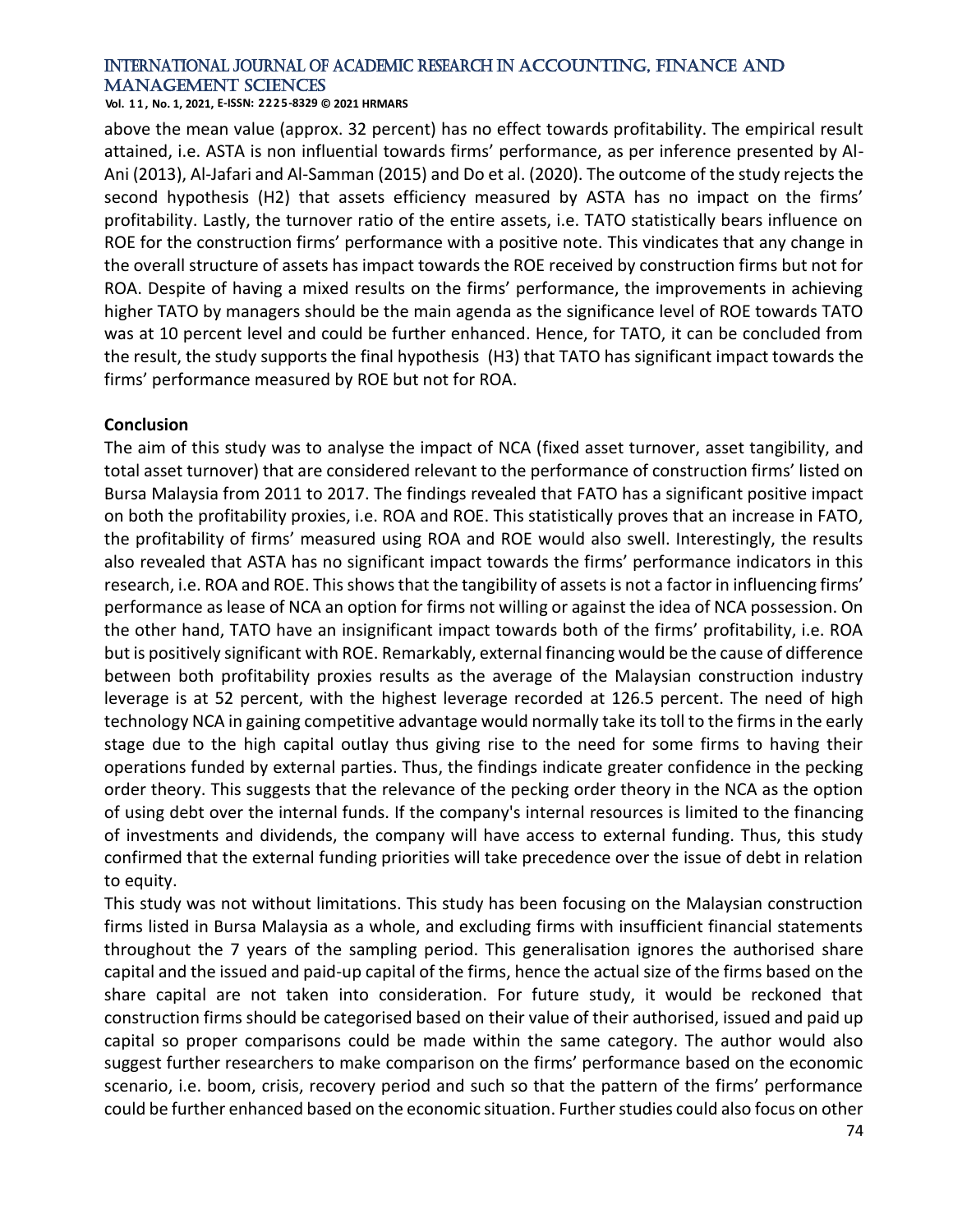**Vol. 1 1 , No. 1, 2021, E-ISSN: 2225-8329 © 2021 HRMARS**

sectors with high capital intensity such as the manufacturing, transportation and logistics and others and provide significant GDP percentage to Malaysia. This study also did not consider the economic factors giving impact towards the profitability of the selected firms such as GDP, inflations, interest rate and corporate income tax rate. Thus, the outcome from this study portrayed a significant influence towards the internal users of the financial statements rather than the external users. It would be beneficial if the future study would be able to include the external factors mentioned above so that the outcome would be more meaningful. Overall, no doubt that high acquisition and possession of NCA would be desirable to firms as this enable firms to venture and explore new business possibilities that would provide high returns but firms need to be aware that such high NCA possession would come with the price in firms' high gearing. Yes, firms would be able to get new and more financing as the NCA would be able to be used as collateral, entitled to capital allowances in the tax computation, but firms need to be attentive with the globalisation, competitiveness and business uncertainty of the Malaysian construction industry today.

The main contributions of this study include analysing and extending the existing study from a new viewpoint. Firstly, this study extended a significant contribution to the theories i.e. agency theory, trade-offs theory, pecking order theory, stewardship theory, and stakeholder theory. Hence, this work was aimed at inspecting the validity of these hypotheses and devoting the effects of fixed asset turnover, the tangibility of assets, and total asset turnover to the option of debt-equity firms in Malaysia's construction market. Secondly, the findings from this study would offer critical input for the government in developing and updating policies as well as the development of an asset management framework for more to enhance growth and encouraging automation. Thirdly, regulatory bodies such as the Department of Occupational Safety and Health (DOSH), a department under the Ministry of Human Resources can use these findings to enhance the framework for ensuring the safety, health, and welfare of people at work as well as protecting other people from the safety and health hazards arising from the activities in the construction sector. Through this study, the management will be able to strategize and optimize the utilisation of their NCA on achieving the desired profitability and provide handy information for future investors and interested parties keen on contributing their resources, reducing risks in making their investment decisions, and predicting the possible returns gained from the decision. Finally, for the academicians, this study would provide in-depth information by providing important materials and sources for future study in the existing knowledge.

# **References**

- Abdel Shahid, S. F. (2003). Does ownership structure affect firm value? Evidence from the Egyptian stock market. *SSRN Electronic Journal*. https://doi.org/10.2139/ssrn.378580
- Agyei, A., & Owusu, A. R. (2014). The effect of ownership structure and corporate governance on capital structure of Ghanaian listed manufacturing companies. *International Journal of Academic Research in Accounting, Finance and Management Sciences, 4*(1), 109-118. https://doi.org/10.6007/ijarafms/v4-i1/547
- Al-Ani, M. K. (2013). Effects of assets structure on the financial performance: Evidence from Sultanate of Oman. In *Proceedings of the 11th Eurasia Business and Economics Society Conference.* Ekaterinburg, Russia, 147–165.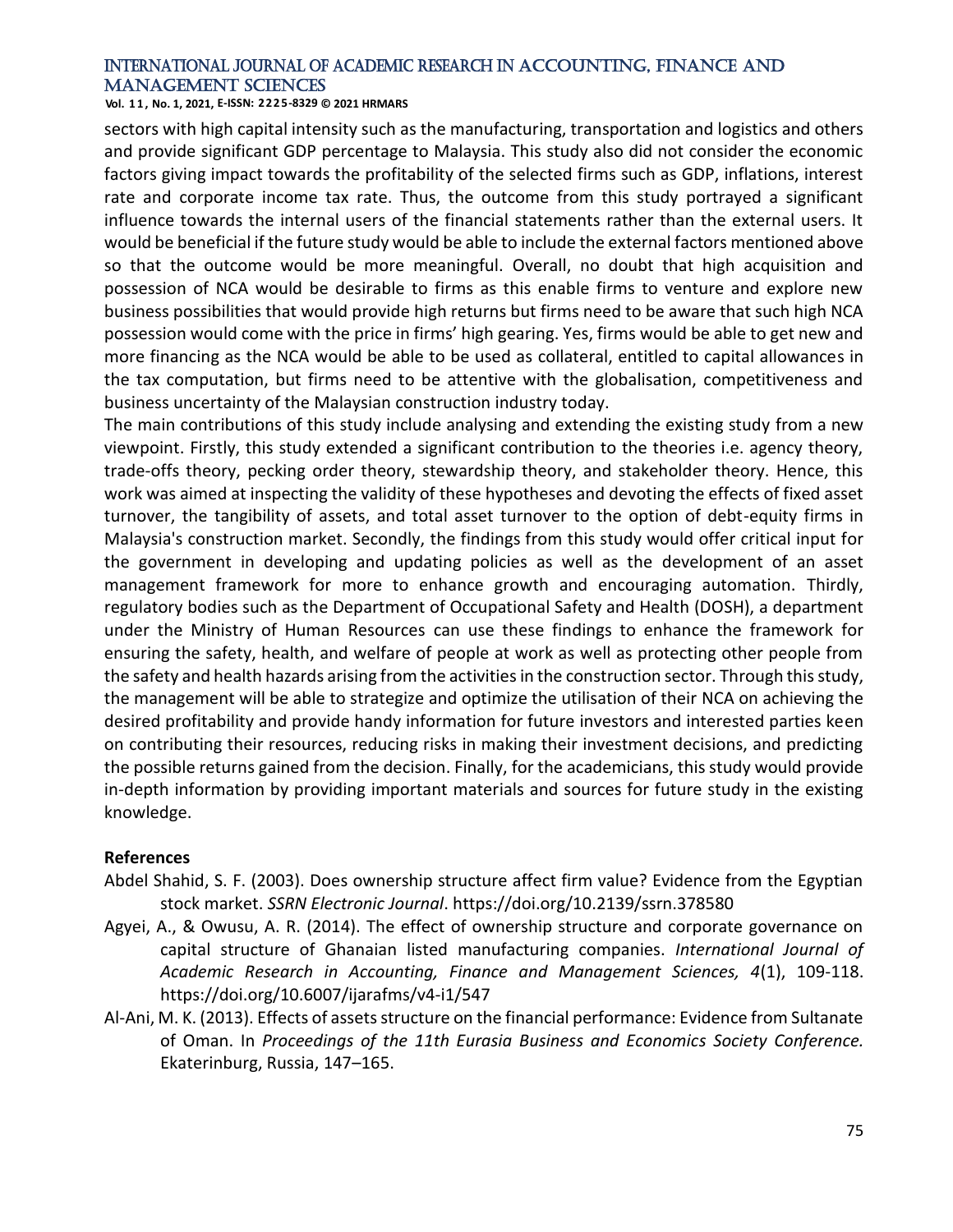**Vol. 1 1 , No. 1, 2021, E-ISSN: 2225-8329 © 2021 HRMARS**

- Al-Jafari, M. K., & Al-Samman, H. (2015). Determinants of profitability: Evidence from industrial companies listed on Muscat securities market. *Review of European Studies, 7*(11), 303-311. https://doi.org/10.5539/res.v7n11p303
- Alarussi, A. S., & Alhaderi, S. M. (2018). Factors affecting profitability in Malaysia. *Journal of Economic Studies, 45*(3), 442-458. https://doi.org/10.1108/jes-05-2017-0124
- Ameh, O. J., Soyingbe, A. A., & Odusami, K. T. (2010). Significant factors causing cost overruns in telecommunication projects in Nigeria. *Journal of Construction in Developing Countries, 15*(2), 49-67.
- Azad, A. M. S., Raza, A., & Zaidi, S. S. Z. (2018). Empirical relationship between operational efficiency and profitability (evidence from Pakistan exploration sector)*. Journal of Accounting, Business and Finance Research, 2*(1), 7-11.
- Balatbat, M. C., Lin, C., & Carmichael, D. G. (2010). Comparative performance of publicly listed construction companies: Australian evidence. *Construction Management and Economics, 28*(9), 919-932. https://doi.org/10.1080/01446193.2010.501805
- Blair, M. M. (1995). Rethinking assumptions behind corporate governance. *Challenge, 38*(6), 12-17. https://doi.org/10.1080/05775132.1995.11471861
- Brigham, E. F. (1995). *Fundamentals of Financial Management* (7th ed.). Dryden Press.
- Cannon, J., & Hillebrandt, P. M. (1989). Theories of the firm. *The Management of Construction Firms*, 1-8. [https://doi.org/10.1007/978-1-349-13626-1\\_1](https://doi.org/10.1007/978-1-349-13626-1_1)
- Chen, H., C´urdia, V., & Ferrero, A. (2011). The macroeconomic effects of large-scale asset purchase program. *Federal Reserve Bank of New York Staff Reports, 527*.
- [Chiang, Y. H.,](https://www.emerald.com/insight/search?q=Chiang%20Yat%20Hung) Chan, P. C., & Albert, H. C. E. (2002). Capital structure and profitability of the property and construction sectors in Hong Kong. *[Journal of Property Investment & Finance,](https://www.emerald.com/insight/publication/issn/1463-578X) 20*(6). <https://doi.org/10.1108/14635780210446469>
- Chowdhury, A., & Paul Chowdhury, S. (2010). Impact of capital structure on firm's value: Evidence from Bangladesh. *Business and Economic Horizons, 3*, 111-122. https://doi.org/10.15208/beh.2010.32
- CIDB. (2004). *Master Plan for Occupational Safety and Health in the Construction Industry 2005-2010*. Construction Industry Development Board (CIDB).
- Dada, A. O., & Ghazali, Z. B. (2016). The impact of capital structure on firm performance: Empirical evidence from Nigeria. *IOSR Journal of Economics and Finance, 7*(4), 23-30. https://doi.org/10.9790/5933-0704032330
- Davis, J. H., Schoorman, F. D., & Donaldson, L. (1997). Toward a stewardship theory of management. *Academy of Management Review, 22*(1), 20-47. https://doi.org/10.2307/259223
- Do, T. K., Lai, T. N., & Tran, T. T. (2020). Foreign ownership and capital structure dynamics. *Finance Research Letters, 36*, 101337. https://doi.org/10.1016/j.frl.2019.101337
- Ebaid, I. E. (2009). The impact of capital‐structure choice on firm performance: Empirical evidence from Egypt. *The Journal of Risk Finance, 10*(5), 477-487. https://doi.org/10.1108/15265940911001385
- Endut, L. R., Akintoye, A., & Kelly, J. (2009). Cost and time overruns of projects in Malaysia. http://www.irbnet deldatenliconddCLB10633.pdf
- Fama, E. F., & French, K. R. (2002). Testing trade-off and pecking order predictions about dividends and debt. *Review of Financial Studies, 15*(1), 1-33. https://doi.org/10.1093/rfs/15.1.1
- Flanagan, B. (2005). Managing working capital. *Business Credit, 107*(8), 26-29.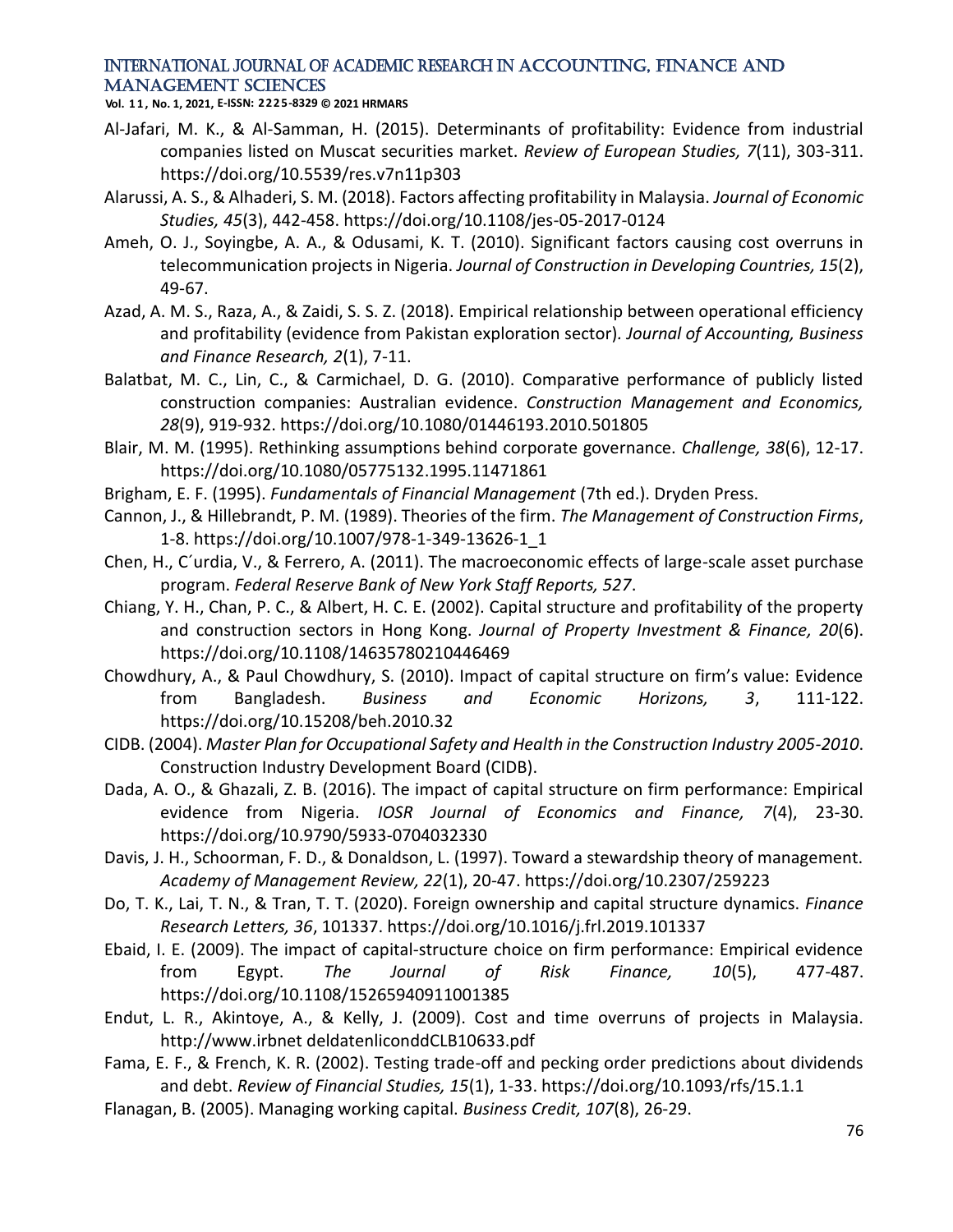**Vol. 1 1 , No. 1, 2021, E-ISSN: 2225-8329 © 2021 HRMARS**

Fraser, L., & Ormiston, A. (2004). *Understanding Financial Statements*. Pearson Prentice Hall.

Freeman, R. E. (1984). *Strategic management: A stakeholder approach*. Pitman.

- Frimpong, Y., Oluwoye, J., & Crawford, L. (2003). Causes of delay and cost overruns in construction of groundwater projects in a developing countries: Ghana as a case study. *International Journal of Project Management, 21*(5), 321-326. https://doi.org/10.1016/s0263- 7863(02)00055-8
- Gajfullina, M. M., Nizamova, G. Z., Musina, D. R., & Alexandrova, O. A. (2017). Formation of strategy of effective management of fixed production assets of oil companies. *Proceedings of the International Conference on Trends of Technologies and Innovations in Economic and Social Studies 2017, 38*. https://doi.org/10.2991/ttiess-17.2017.32
- Harianto, S. (2017). Rasio keuangan dan pengaruhnya terhadap profitabilitas pada bank pembiayaan rakyat syariah. *Esensi, 7*(1), 41-48. https://doi.org/10.15408/ess.v7i1.4076
- Hutchinson, R. W. (1995). The capital structure and investment decisions of the small ownermanaged firm: Some exploratory issues. *Small Business Economics, 7*(3), 231-239. https://doi.org/10.1007/bf01135368
- Iqbal, A., & Mati, M. (2012). *Relationship between non-current assets & firms profitability*. G. University Library of Munich, Trans.
- Irman, M., Purwati, A. A., & Juliyanti. (2020). Analysis on the influence of current ratio, debt to equity ratio and total asset turnover toward return on assets on the otomotive and component company that has been registered in Indonesia stock exchange within 2011-2017. *International Journal of Economics Development Research, 1*(1), 36-44.
- Jamali, D. (2008). A stakeholder approach to corporate social responsibility: A fresh perspective into theory and practice. *Journal of Business Ethics, 82*(1), 213-231. https://doi.org/10.1007/s10551-007-9572-4
- Kebewar, M. (2013). Does debt affect profitability? An empirical study of French trade sector. *SSRN Electronic Journal*. https://doi.org/10.2139/ssrn.2205794
- Li, D. (2004). The implications of capital investments for future profitability and stock returns An overinvestment perspective. University of California, Berkeley. http://citeseerx.ist.psu.edu/viewdoc/download?doi=10.1.1.616.87&rep=rep1&type=pdf
- Lzryadnova, O. (2013). *Investments in fixed assets in February 2013*. http://www.iep.ru/files/RePEc/gai/recdev/ 108Izryadnova.pdf
- Mehmet, A., & Mehmet, I. (2018). Determining the impact of financial characteristics on firm profitability: An empirical analysis on Borsa Istanbul Energy Firms. *WSEAS Transactions on Business and Economics, 15*, 547- 559.
- Myers, S. (1984). Capital structure puzzle. *The Journal of Finance, 39*(3), 575-592. https://doi.org/10.1111/j.1540-6261.1984.tb03646.x
- Myers, S. C. (2001). Capital structure. *Journal of Economic Perspectives, 15*(2), 81-102. https://doi.org/10.1257/jep.15.2.81
- Myers, S. C., & Majluf, N. S. (1984). Corporate financing and investment decisions when firms have information that investors do not have. *Journal of Financial Economics, 13*(2), 187-221. https://doi.org/10.1016/0304-405x(84)90023-0
- Nguyen, N. (2019). Performance evaluation in strategic alliances: A case of Vietnamese construction industry. *Global Journal of Flexible Systems Management*, *21*(1), 85- 99. https://doi.org/10.1007/s40171-019-00230-9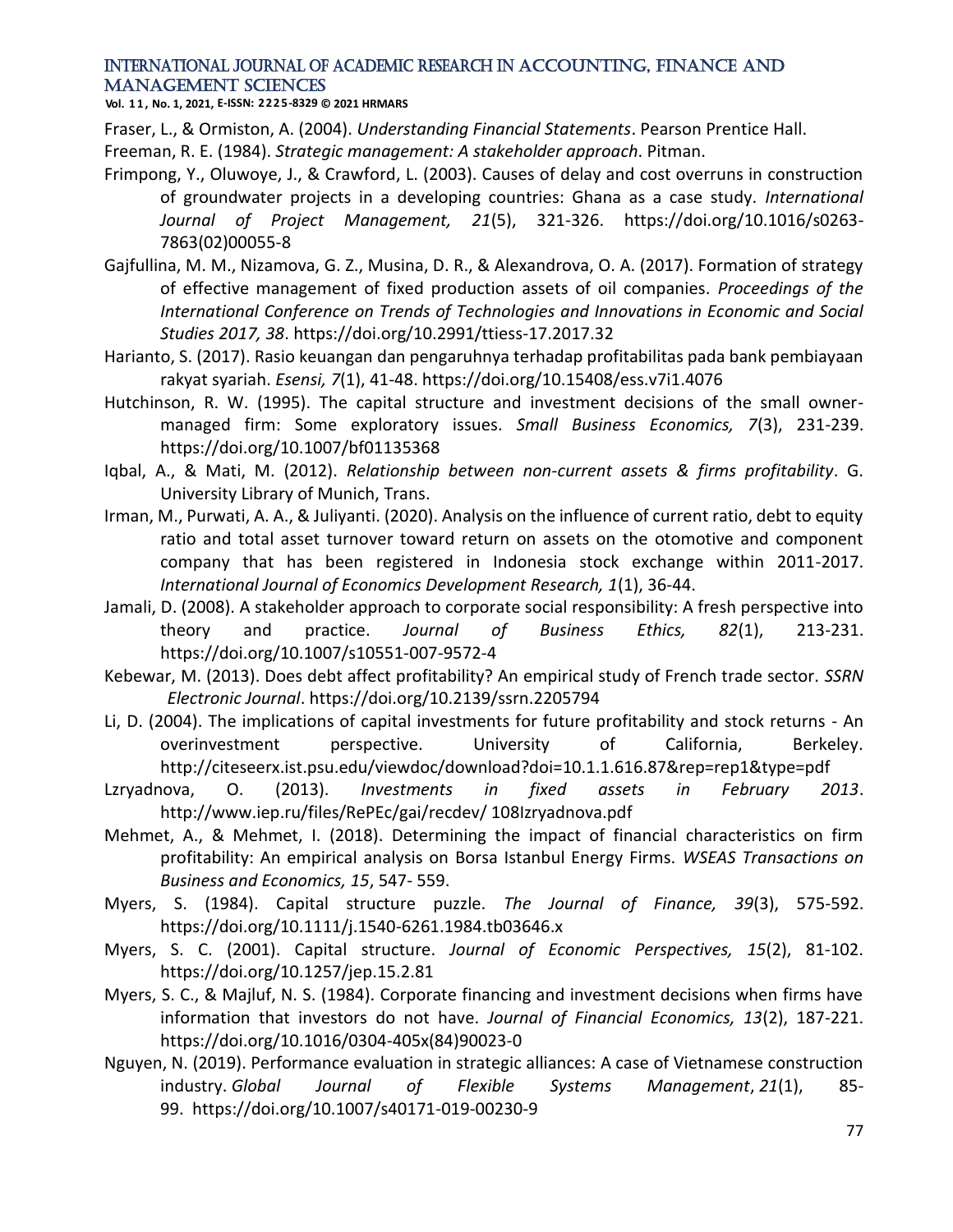**Vol. 1 1 , No. 1, 2021, E-ISSN: 2225-8329 © 2021 HRMARS**

- Nguyen, V. C. (2020). Human capital, capital structure choice and firm profitability in developing countries: An empirical study in Vietnam. *Accounting*, 127- 136. https://doi.org/10.5267/j.ac.2019.11.003
- Odusanya, I. A., Yinusa, O. G., & Ilo, B. M. (2018). Determinants of firm profitability in Nigeria: Evidence from dynamic panel models. *SPOUDAI Journal of Economics and Business*, *68*(1), 43- 58.
- Ofori, G. (2000). Challenges of construction industries in developing countries: Lessons from various countries. In *2nd International Conference on Construction in Developing Countries: Challenges Facing the Construction Industry in Developing Countries,* 1-13.
- Mary, O. I., Okelue, U. D., & Uche, N. A. (2012). Investment in fixed assets and firm profitability: Evidence from the Nigerian brewery industry. *European Journal of Business and Management, 4*(20), 10-17.
- Onaolapo, A., & Kajola, O. (2010). Capital structure and firm performance: Evidence from Nigeria. *European Journal of Economics, Finance and Administrative Sciences, 25*, 75-82.
- Padachi, K. (2006). Trends in working capital management and its impact on firms' performance: An analysis of Mauritian small manufacturing firms. *International Review of Business Research Papers, 2*(2), 45-58.
- Pavlik, E. L., Scott, T. W., & Tiessen, P. (1993). Executive compensation: Issues and research. *Journal of Accounting Literature, 12*, 131-189.
- Popa, A., & Ciobanu, R. (2014). The financial factors that influence the profitability of SMEs. *International Journal of Academic Research in Economics and Management Sciences, 3*(4),177-185. https://doi.org/10.6007/IJAREMS/v3-i4/1117
- Pouraghajan, A., & Malekian, E. (2012). The Relationship between capital structure and firm performance evaluation measures: Evidence from the Tehran stock exchange. *International Journal of Business and Commerce, 1*(9), 166–181.
- Putry, N. A. C., & Erawati, T. (2013). Pengaruh current ratio, total assets turnover, dan net profit margin terhadap return on assets. *Jurnal Akuntansi, 1*(2), 22-34.
- Rahman, I. A., Memon, A. H., & Abd. Karim, A. T. (2013). Significant factors causing cost overruns in large construction projects in Malaysia. *Journal of Applied Sciences, 13*(2), 286-293. https://doi.org/10.3923/jas.2013.286.293
- Ramamonjiarivelo, Z. (2016). The impact of privatization on efficiency and productivity: The case of US public hospitals. *Journal of Health Care Finance, 43*(2), 105-123.
- Roca-Puig, V., Beltran-Martin, I., Bou-Llusar, J. C., & Escrig-Tena, A. B. (2008). External and internal labour flexibility in Spain: A substitute or complementary effect on firm performance? *The International Journal of Human Resource Management, 19*(6), 1131-1151. https://doi.org/10.1080/09585190802051428
- Saeedi, A., & Mahmoodi, I. (2011). Capital structure and firm performance: Evidence from Iranian companies. *International Research Journal of Finance and Economics, 70*, 21-28.
- Shehu, Z., Endut, I. R., Ekintoye, A., & Holt, G. D. (2014). Cost overrun in the Malaysian construction industry projects: A deeper insight. *International Journal of Project Management, 32*, 1471- 1480.
- Sunjoko, M. I., & Arilyn, E. J. (2016). Effects of inventory turnover, total asset turnover, fixed asset turnover, current ratio and average collection period on profitability. *Jurnal Bisnis dan Akuntansi, 18*(1), 79-83. https://doi.org/10.34208/jba.v18i1.40